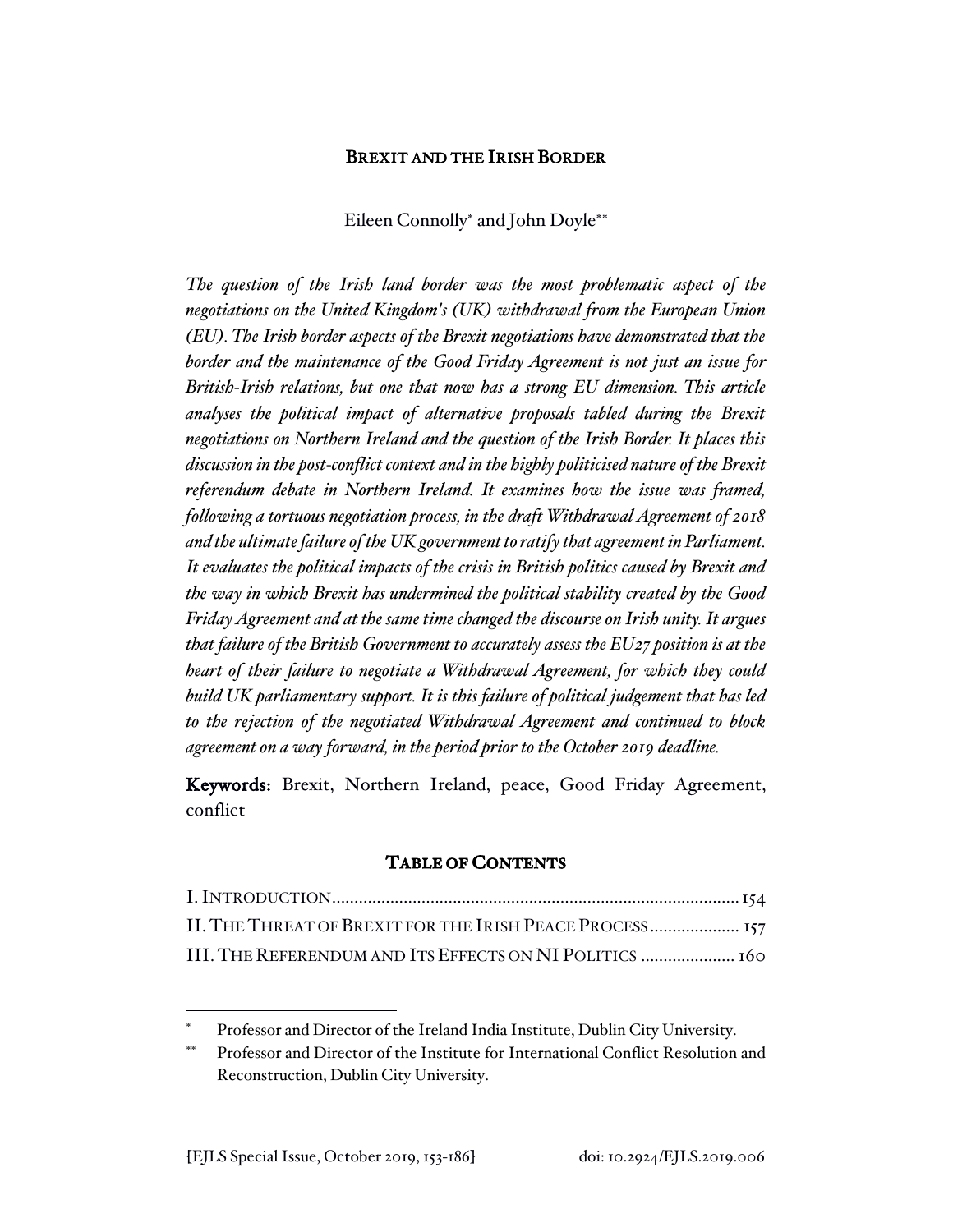| VI. BREXIT, THE BORDER AND THE POLITICAL IMPACTS  177 |  |
|-------------------------------------------------------|--|
|                                                       |  |

# I. INTRODUCTION

The question of the Irish land border was the most problematic aspect of the negotiations on the United Kingdom's (UK) withdrawal from the European Union (EU). This issue had not been part of the 2016 referendum campaign debate outside of Ireland, but from the beginning of the negotiation process, in 2017, it became an increasingly prominent aspect of the mainstream Brexit debate.<sup>1</sup> It was the inclusion of a 'backstop' provision to address the problem of a hard border on the island of Ireland in the draft Withdrawal Agreement that ultimately led to the defeat of the draft Withdrawal Agreement in the UK Parliament. For the Irish government, and the nationalist parties in Northern Ireland, the threat of Brexit for the maintenance of peace in Northern Ireland, the quality of life in the border communities, and for economic development, was clear from the time of the 2016 referendum campaign. Following the referendum vote, the Irish Government proactively conducted a strong diplomatic campaign in the EU institutions and amongst the other Member States, seeking support for its position that there could be no negotiated hard border on the island of Ireland. The Irish government's case was that Brexit challenged the basis of the peace process by raising the possibility that the frontier could again become a customs, regulatory and security border, a site of armed attacks, and an indication that the Good Friday Agreement had been reversed. The British government's negotiating strategy appeared to some of those closely involved to rest on the key assumptions that they did not accept that there was a threat to the peace process and that the EU as a whole would prioritise achieving a trade

See John Doyle and Eileen Connolly, 'Brexit and the Northern Ireland Question' in Federico Fabbrini (ed), *The Law and Politics of Brexit* (Oxford University Press 2017).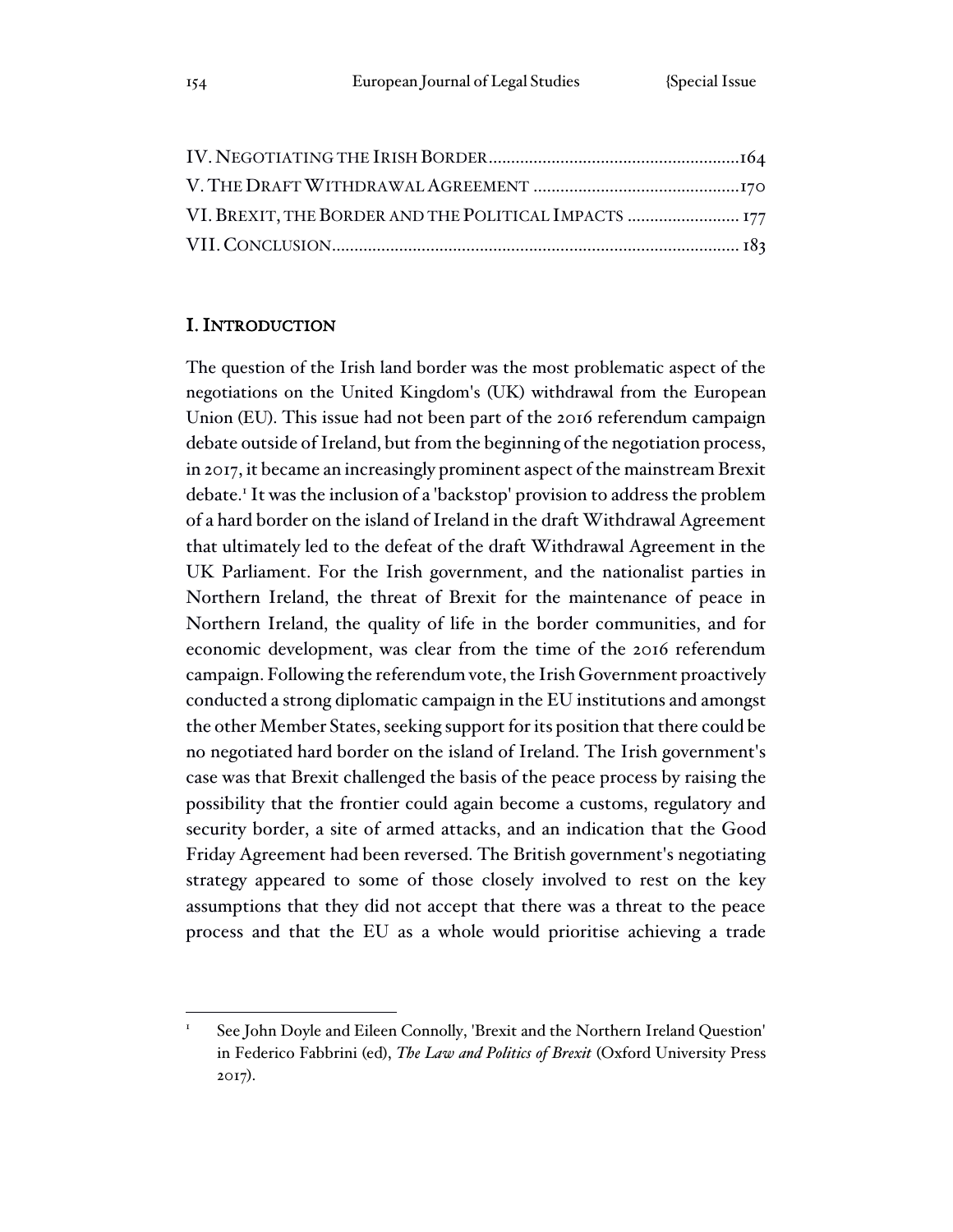agreement with the UK over any EU commitment to the Irish Government.<sup>2</sup> The Irish border aspects of the Brexit negotiations have demonstrated that the border and the maintenance of the Good Friday Agreement is not just an issue for British-Irish relations, but one that now has a strong EU dimension. The failure of the British Government to accurately assess the EU27 position is at the heart of their failure to negotiate a Withdrawal Agreement, for which they could build UK parliamentary support, with the resultant political chaos in parliament and widening divisions in UK society.

The border on the island of Ireland will be the only significant post-Brexit land border between the EU and the UK, and at the core of the disagreement on the form the border should take are the contested views on the desired relationship between Northern Ireland, Ireland and the British state.<sup>3</sup> The 1998 Good Friday Agreement, an international treaty lodged with the United Nations that ended 30 years of armed conflict, had redefined this set of relationships and shifted both the reality, and the perception, of British sovereignty in Northern Ireland. The Irish government proposed that customs and security infrastructure on the Irish land border could be avoided by leaving the border open while having the necessary regulatory and customs checks for the UK/EU border at the airports and seaports – in effect a defacto 'border' in the Irish Sea. This makes economic sense for a small island economy, and it would be particularly beneficial for Northern Ireland's underdeveloped post-conflict private sector. While exports from Ireland to the UK as a whole have been declining as a proportion of all Irish exports for many years and now represent less than 10 per cent of total exports, crossborder trade between the two parts of the island increased substantially after the 1994 ceasefires, from  $\epsilon$ 1.6 billion to  $\epsilon$ 3.7 billion per annum. While the growth was evenly shared in both directions, it was more significant for the

Perspectives of Irish and EU officials involved in the process, as articulated in discussion with the authors during 2017, 2018 and 2019 – multiple discussions and different officials.

<sup>&</sup>lt;sup>3</sup> There is one other land border, Gibraltar, which has however, because of the very different context, not become a major issue. See Maria Mut Bosque, 'Ten Different Formulas for Gibraltar Post-Brexit' (2018). DCU Brexit Institute - Working paper N. 6 - 2018 <https://ssrn.com/abstract=3212246> accessed 14 October 2019.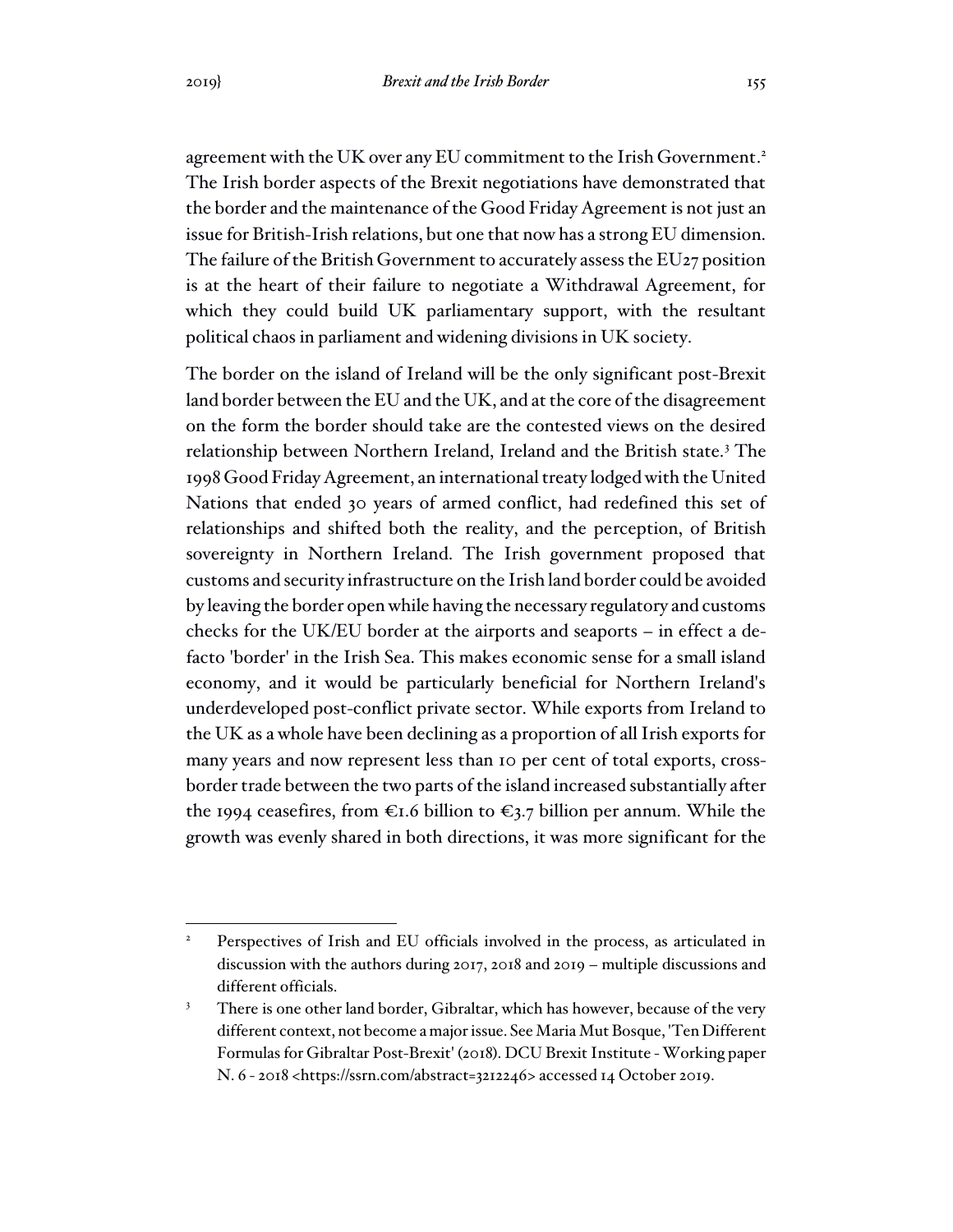much smaller Northern Ireland economy.<sup>4</sup> The British government's refusal to support this solution has its roots in the long-term relationship between Britain and Ireland and the political divisions in Northern Ireland that were the basis of the 20<sup>th</sup> century conflict. In its negotiations to find a way of keeping the Irish border open while strengthening the place of Northern Ireland in the UK, the UK government did not give sufficient weight to the EU's absolute requirement to ensure that the UK's future single market access does not provide more favourable terms than those available to Member States and that, in this regard, the enforcement of regulatory issues was as important as the control of customs. The UK government also miscalculated the primary motivation of the EU's support for the Good Friday peace agreement, in that it would support a Member State against a departing state, but also that the EU has a strongly internalised view of its own history as a peace project.<sup>5</sup> The EU has its own interests in supporting the peace process in general and the open border as a central part of the peace agreement. The EU was never likely to agree to a Withdrawal Agreement, or a future trade deal, that impacted on the core interests of a Member State, and which was perceived to pursue a narrow trade interest at the expense of peace.

This article analyses the political impact of alternative proposals tabled during the Brexit negotiations on Northern Ireland and the question of the Irish Border. Section 2 discusses the post-conflict context and the highly politicised nature of the Brexit referendum debate in Northern Ireland. Sections 3, 4 and 5 then proceed to analyse how the border was dealt with in the various phases of negotiations between the EU and the UK, how the issue was framed in the draft withdrawal agreement of 2018 and the ultimate failure to ratify that agreement in the UK Parliament. Finally, section 6 explores the political impacts of the crisis in British politics caused by Brexit and how Brexit has undermined the political stability created by the Good Friday Agreement and changed the discourse on Irish unity.

<sup>4</sup> See 'Inter-Trade Ireland statistics' <https://intertradeireland.com/insights/tradestatistics/> accessed 15 October 2019.

<sup>5</sup> See, for example, Gëzim Visoka and John Doyle, 'Neo-Functional Peace: The European Union Way of Resolving Conflicts' (2016) 54(4) Journal of Common Market Studies 862.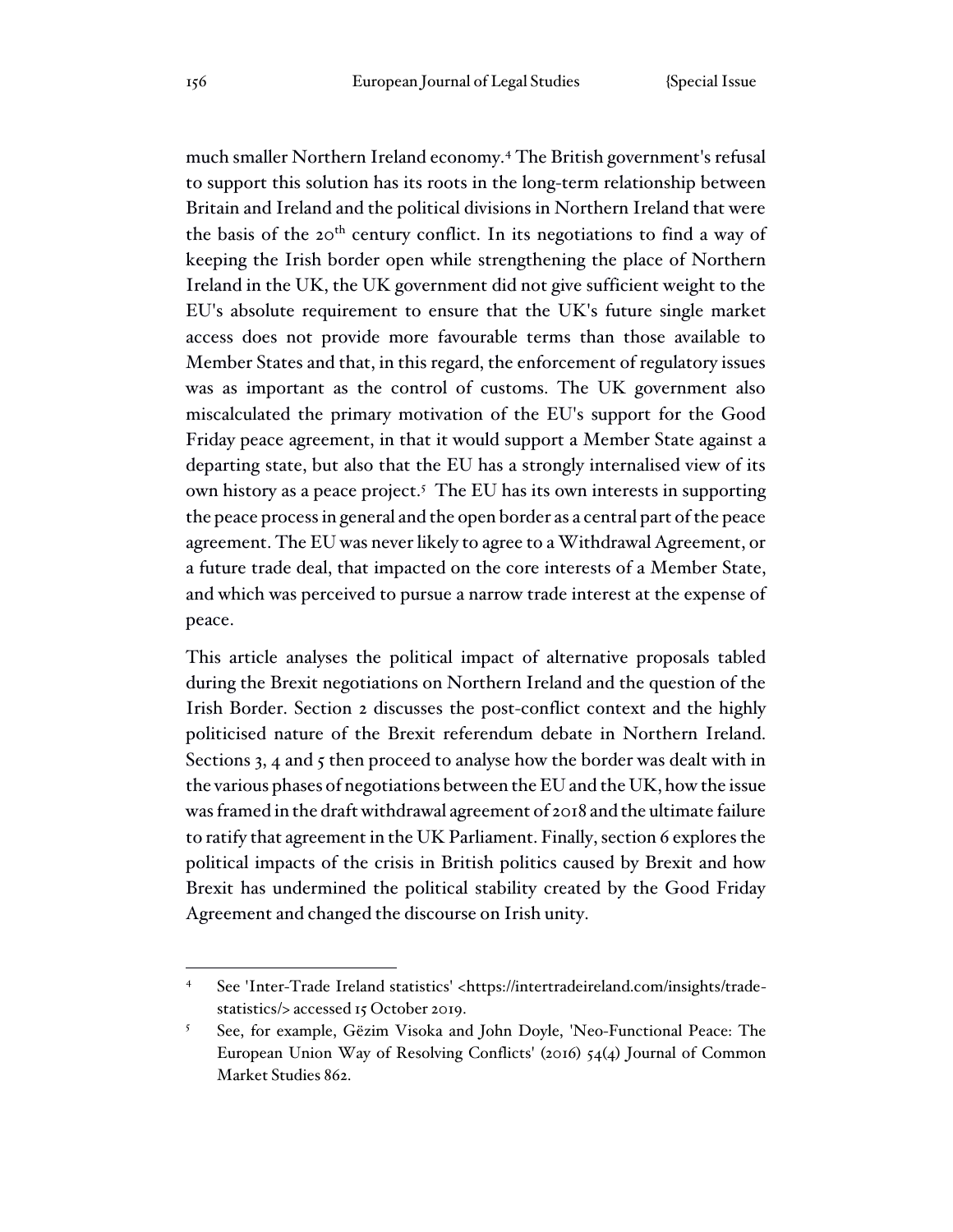## II. THE THREAT OF BREXIT FOR THE IRISH PEACE PROCESS

After the signing of the Good Friday Agreement in 1998, British army security installations were gradually removed and closed cross-border roads were re-opened so that within a few years no hard border existed on the island of Ireland. This is one of the most visible and also the most symbolic outcomes of the peace process. It is the potential loss of the open border that is the seen as the greatest threat resulting from Brexit by the majority of the population of Ireland. Although Ireland and the UK have operated a common travel area since Irish independence in 1922, given the tensions that followed the partition of the Ireland and different customs rules (until 1992), the border, while porous in many respects, did act as a tangible barrier to cross-border social and economic cooperation. This was heightened by the sporadic conflict that existed through the mid-twentieth century and in particular the intensified levels of conflict from the end of the 1960s. That meant that the border was closely monitored, with over 200 cross-border roads barricaded by the British Army and large-scale military posts on the main 'official' crossing points. The disruption of the road closures and border checks, with frequent delays at crossing points, and the negative experience of the heavy British Army security presence, severely curtailed cross-border traffic and trade. Even following the implementation of the EU single market from 1992, which removed customs posts, the security installations on the border were a significant barrier to cross-border trade.<sup>6</sup>

The 1998 Good Friday Agreement changed this situation and allowed an open border, as envisaged by the EU's ongoing integration project, as well as reflecting the Irish nationalist community's strong political desire for greater all-island cooperation. Re-imposing a border, as a result of Brexit, will have a negative impact on Northern Ireland's already weak economy. As a postconflict economy, the public sector still provides approximately 60 per cent of Gross Value Added,<sup>7</sup>while direct EU funding, including subsidies from the Common Agricultural Policy and the designated Peace Funds, was equivalent

<sup>6</sup> Donnacha Ó Beacháin, *From Partition to Brexit: The Irish Government and Northern Ireland* (Manchester University Press 2018).

<sup>7</sup> Nevin Economic Research Institute, 'Quarterly Economic Observer' (2017) 9-11 <http://www.nerinstitute.net/download/pdf/qeo\_spring\_2017\_final\_version.pdf> accessed 15 October 2019.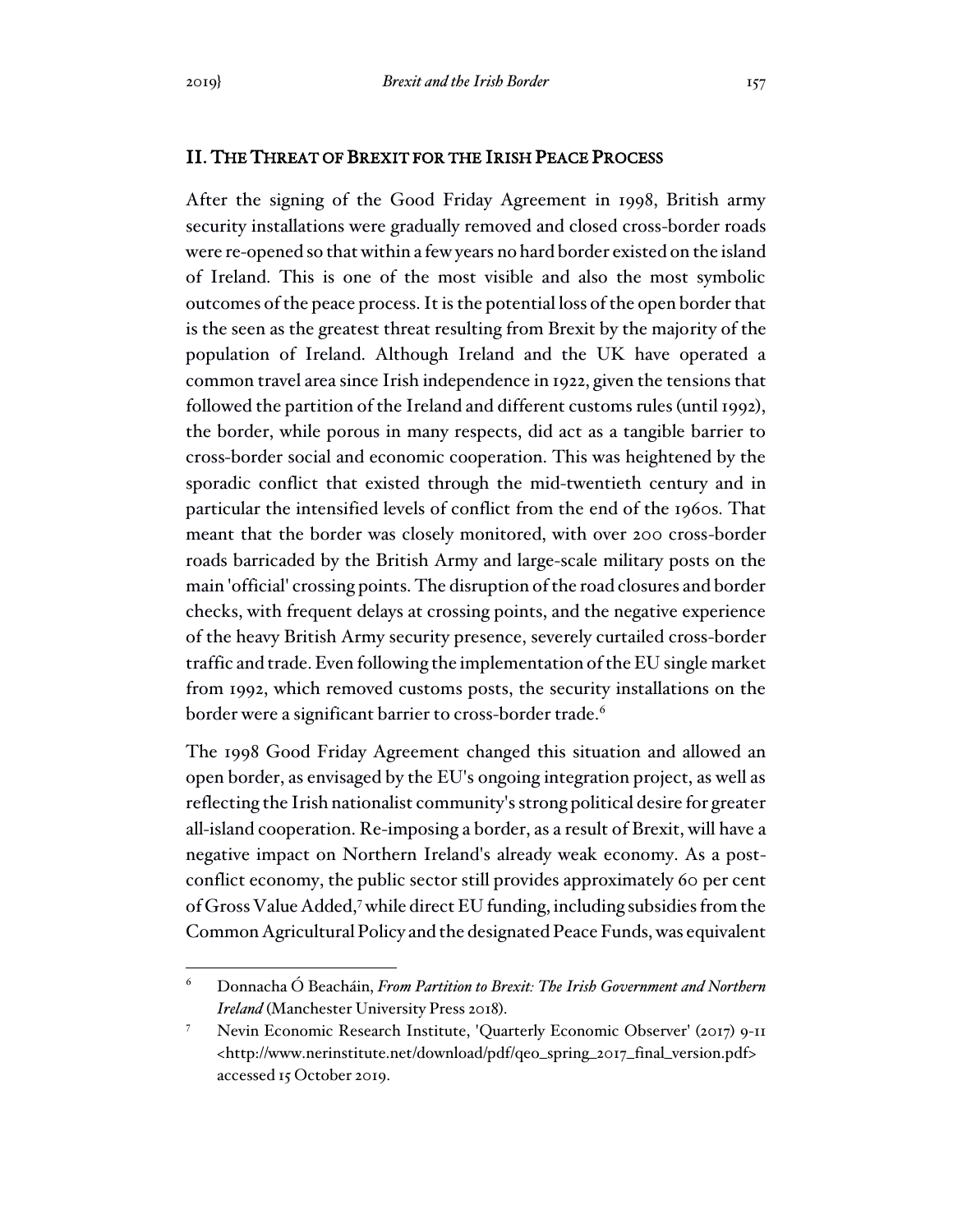to approximately 8.4 per cent of Northern Ireland's GDP in the period 2007- 13.8 Northern Ireland is more reliant on the EU as an export market than the rest of the UK and will be more affected by a withdrawal from the EU and from the single market. The Republic of Ireland is Northern Ireland's largest single destination for exports, accounting for 21 per cent of all exports and 37 per cent of EU exports.<sup>9</sup> The combination of the disruption to the slowly emerging post-conflict, all-island economic integration and the loss of EU subsidies will have a significant impact on the economy of Northern Ireland that may have serious consequences for political stability. There were significant levels of politically related violence in Northern Ireland in the summer of 2019 in both working class Irish nationalist and unionist areas.<sup>10</sup> An economy in recession is likely to see unemployment rise in these communities. The impact of a recession in working class communities is likely to be amplified in the specific circumstances of Northern Ireland, as in the absence of an agreement to restore the power-sharing executive, Northern Ireland's specific deal postponing the implementation of British Governments cuts to social services spending in the rest of the UK, will expire in March 2020, leading to substantial cuts in welfare spending.<sup>11</sup>

<sup>8</sup> Leslie Budd,'The Consequences for the Northern Ireland Economy from a United Kingdom exit from the European Union' (2015) Briefing Note: Committee for Enterprise, Trade and Investment <http://crossborder.ie/site2015/wpcontent/uploads/2015/11/2015-03-22-brexit-ceti-specialist-advisor.pdf> accessed 15 October 2019.

<sup>9</sup> UK Parliament Northern Ireland Affairs Committee, 'Northern Ireland and the EU Referendum' (2016) <http://www.publications.parliament.uk/pa/cm201617/ cmselect/cmniaf/48/4804.htm#footnote-104> accessed 15 October 2019.

<sup>10</sup> See for example Mahita Gajanan 'A Journalist's Killing in Northern Ireland Comes as Tensions Threaten to Boil Over' *Time* (24 April 2019) <https://time.com/5574194/northern-ireland-violence-lyra-mckee/> accessed 15 October 2019 and Patrick Cockburn, 'The English are Blindly Driving Northern Ireland to Conflict – The Fear Is That They Are Too Stupid to Care' *Independent (UK)* (1 March 2019) <https://www.independent.co.uk/voices/northern-irelandbackstop-the-troubles-theresa-may-brexit-european-union-red-linesa8803336.html> accessed 15 October 2019.

<sup>&</sup>lt;sup>11</sup> Northern Ireland Audit Office, 'Report on Welfare Reform' (2019) <https://www.niauditoffice.gov.uk/publications/welfare-reforms-northernireland-0> accessed 15 October 2019.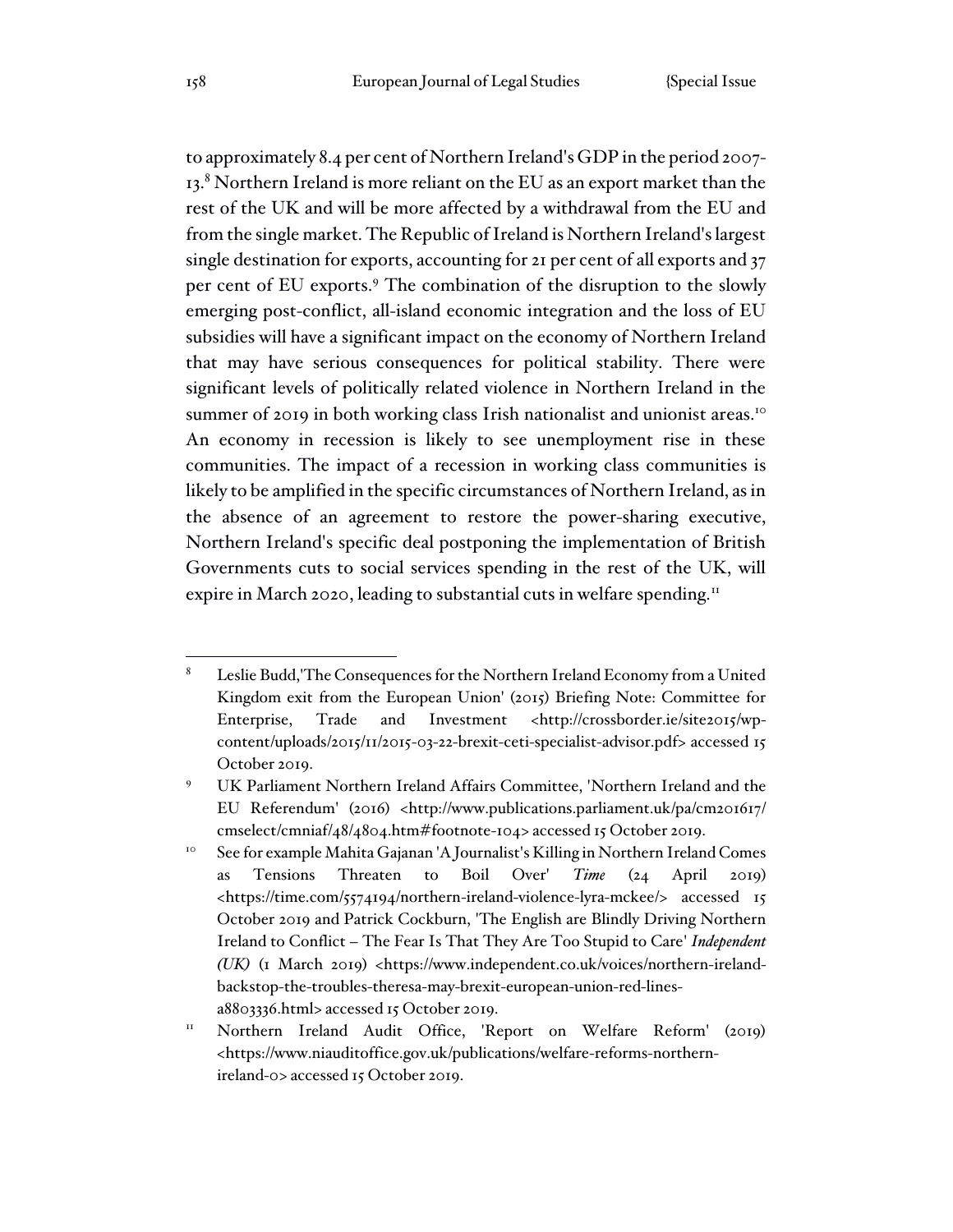In political terms, the Good Friday Agreement defined a bi-national polity, with a system of consociational power-sharing in its internal governance structures. The bi-national nature of the settlement was also demonstrated in the special position accorded to the Irish government in the affairs of Northern Ireland and in the legal commitment from the UK government to legislate for Irish unity should concurrent majorities vote for unity in Ireland, North and South.<sup>12</sup> The success of the Good Friday Agreement was premised on the fact that it did not establish an end point but began a process, which had no predetermined outcome. This meant that the Irish government, and the Irish nationalist community, were not asked to abandon their political objective of Irish unity, but they agreed to pursue it by exclusively peaceful means. The unionist population were not asked to abandon their desire to remain part of the UK, but they were required to acknowledge that if a majority of the population of Northern Ireland voted for Irish unity, they would acquiesce to this while also retaining their British citizenship. This fluidity is essential to the on-going success of the peace process, as it has allowed both unionists and nationalists to work within its framework.<sup>13</sup> It has also resulted in the border areas becoming more integrated, both socially and economically. Local communities now fear the imposition of a hard land border, both for the disruption that this will entail in their personal lives and also because they fear that the inevitable border infrastructure will become a focus of attacks by dissident republican groups that have opposed the peace process, and that this will result in a spiral of renewed violence.<sup>14</sup>

Brexit also has the potential to disrupt the high level of cross border collaboration that has developed in a number of areas of public provision, such as emergency ambulance services, as well as in economic development.

<sup>&</sup>lt;sup>12</sup> Good Friday Agreement (1998). Annex: Agreement between the Government of the United Kingdom of Great Britain and Northern Ireland and the Government of Ireland, Annex A, Schedule 1.

Jennifer Todd, 'Nationalism, Republicanism and the Good Friday Agreement' in Jennifer Todd and Joe Ruane (eds), *After the Good Friday Agreement* (University College Dublin Press 1999).

<sup>14</sup> Peter Mandelson 'EU exit risks peace process and return to violence' *Belfast Newsletter*, (15 March 2016), 'Brexit: Protests held along Irish border' (BBC, 30 March 2019) <https://www.bbc.com/news/uk-northern-ireland-47761230> accessed 15 October 2019.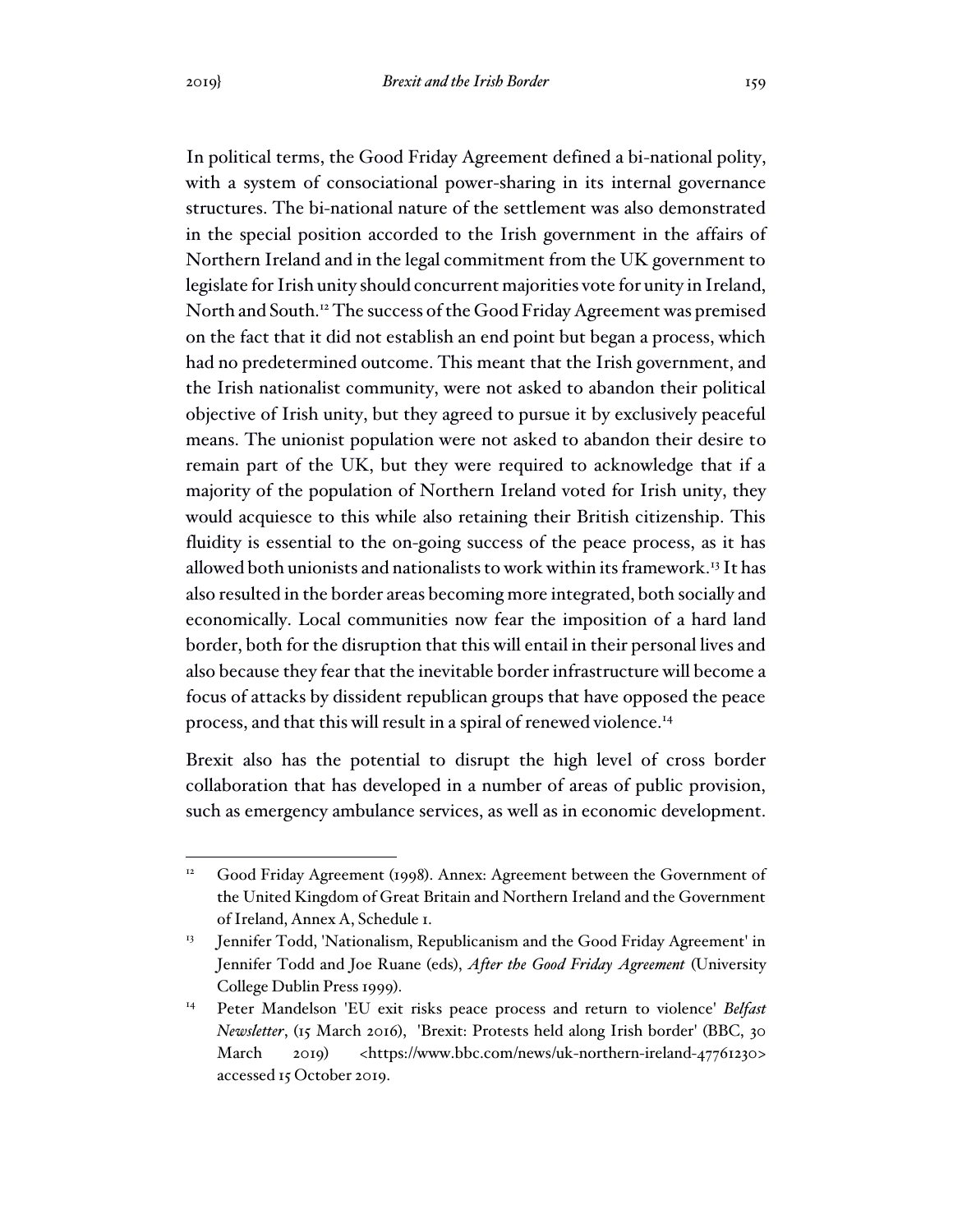For Irish nationalists it will raise fears that the gradual process of reform and integration at the heart of the 1998 Agreement has ended. For hard-line unionists, in contrast, the reversal of North-South cooperation and integration would be a welcome aspect of Brexit. From their perspective, a hard border will weaken the link to Ireland and to the EU and strengthen links to the UK. They are willing to risk disruption along the border, and the possibility of a return to violence, as the price for the reassertion of the Britishness of Northern Ireland. The EU negotiation team argued in a published report that reversing North-South cooperation in Ireland would risk a return to violence, indicating that the public position of the EU team reflected the analysis of the Irish Government on this point.<sup>15</sup>

# III. THE REFERENDUM AND ITS EFFECTS ON NI POLITICS

In the debate on Brexit, the threat to the Good Friday Agreement was recognised in both parts of the island of Ireland from the beginning and it played a key part in the campaign in Northern Ireland, in contrast to the rest of the UK, where the impact of Brexit on the peace process was very rarely discussed by the main political actors in the referendum campaign.<sup>16</sup> In Northern Ireland, the campaign was dominated by the specific impacts of Brexit on the peace process and on the economy, rather than immigration and the regulatory aspects of the EU that dominated the debate in Britain.

The two major Irish nationalist parties, Sinn Féin and the Social Democratic and Labour Party (SDLP), called for a vote to remain in the EU, as did the smaller pro-union party, the Ulster Unionist Party (UUP) and the centrist (but traditionally pro-union) Alliance Party. The largest unionist party, the Democratic Unionist Party (DUP), and the small and more conservative Traditional Unionist Voice campaigned to leave. Sinn Féin and the SDLP

<sup>&</sup>lt;sup>15</sup> See for example, European Commission, 'Mapping of North-South Cooperation and Implementation Bodies: Report and Key Findings of the Exercise' (2019) <https://ec.europa.eu/commission/publications/mapping-north-southcooperation-implementation-bodies-report-and-key-findings-exercise\_en> accessed 15 October 2019.

<sup>&</sup>lt;sup>16</sup> Gerard McCann and Paul Hainsworth, 'Brexit and Northern Ireland: the 2016 referendum on the United Kingdom's membership of the European Union' (2017) 32(2) *Irish Political Studies* 327.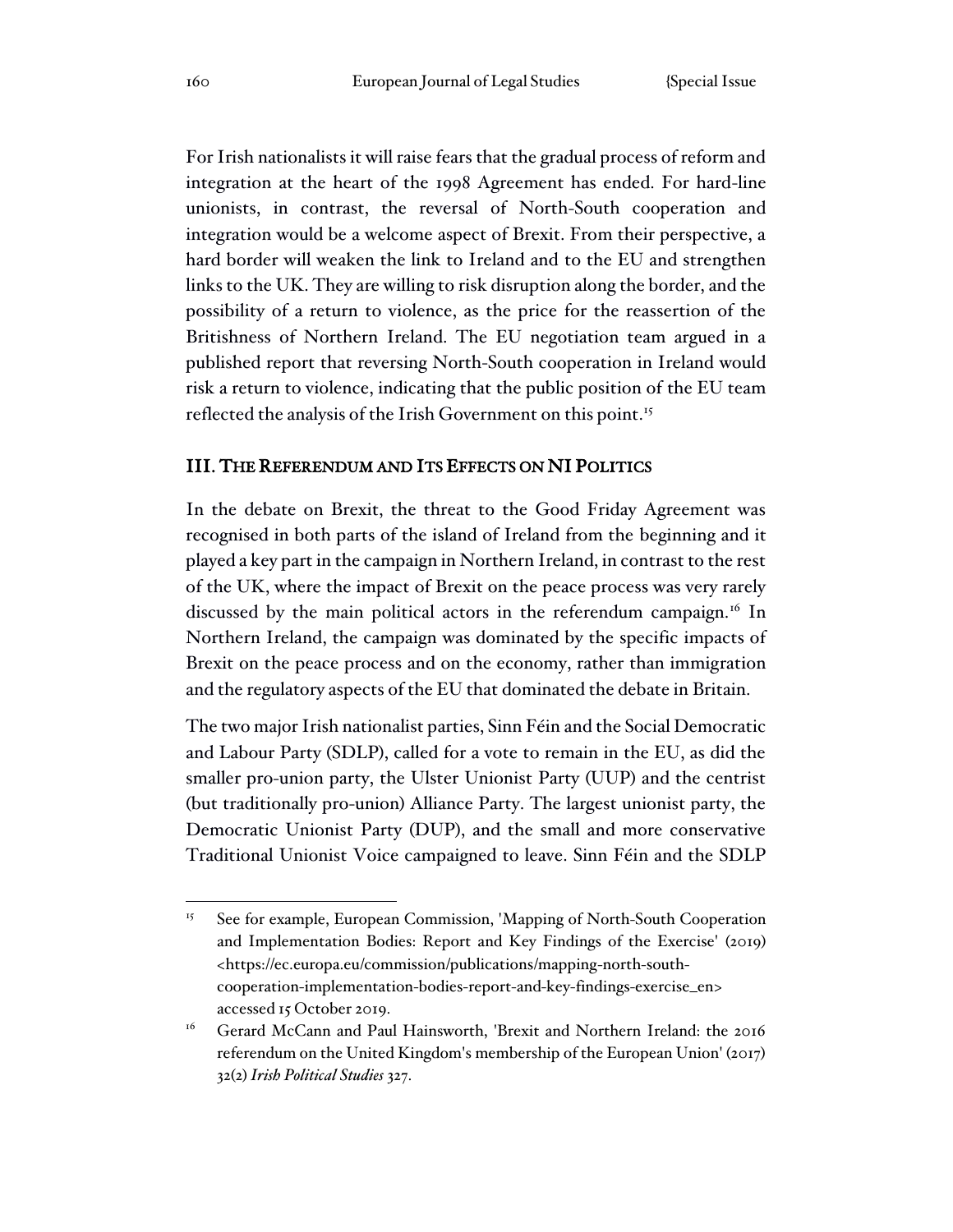focused on the negative economic impact of leaving and the undermining of the peace process.<sup>17</sup> As the largest unionist party and the largest party actively campaigning for Brexit, the DUP reflected its long-standing opposition to European integration and from this position its campaign strategy was to deny the potential threats to the economy or to the peace process.<sup>18</sup> As early as 2016 the possibility of a de-facto 'border' between the EU and the UK situated in the Irish Sea was discussed as a response to the need for regulatory and customs checks. Those in favour of this solution argued that, notwithstanding the political sensitivities, introducing additional checks on goods in two airports and two ports was achievable, and less politically disruptive, than seeking to carry out such checks along the 499km land border. The prominence of this question from the beginning of the Brexit debate in Northern Ireland meant that the question of the location of the future border-checks between the UK and the EU single market was a key issue for unionists during the referendum. The UUP, whose official position was to support remaining in the EU, argued that the experience during the conflict meant that 'it is not possible to fully secure the border' and that Brexit could result in a border that was at 'Great Britain's ports and airports – Cairnryan, Gatwick, Heathrow', which in their view had the potential to weaken the Union.<sup>19</sup> Pro-Remain unionists feared that this 'existential threat to the United Kingdom' would be strengthened if Scotland looked for a second referendum on independence as a way of staying in the EU in the context of Brexit.<sup>20</sup> Sinn Féin also identified Irish unity as the route through

<sup>&</sup>lt;sup>17</sup> Statement from Party President Gerry Adams TD (Sinn Féin, 9 June 2016) <http://www.sinnfein.ie/contents/40268> accessed 15 October 2019; 'Sinn Féin Launches Campaign against UK Brexit' (RTE, 3 June 2016) <https://www.rte.ie/news/2016/0603/793106-brexit-campaign/> accessed 15 October 2019.

<sup>18</sup> See, for example, party adverts and statements by party leader Arlene Foster, *Belfast Telegraph* (17 June 2016).

<sup>&</sup>lt;sup>19</sup> 'UUP Manifesto for 2016 NI Assembly Election' (Ulster Unionist Party 2016). See also post Brexit call from SDLP leader Colum Eastwood for any border controls imposed post-Brexit to be imposed between the islands of Ireland and Great Britain, 'Eastwood: Impose Border with Britain, Not on Island', *Londonderry Sentinel* (24 June 2016) <http://www.londonderrysentinel.co.uk/news/eastwoodimpose-border-with-britain-not-on-island-1-7448357> accessed 15 October 2019.

<sup>&</sup>lt;sup>20</sup> See <http://uup.org/news/4128#.WNuq\_BIrK-o> accessed 15 October 2019.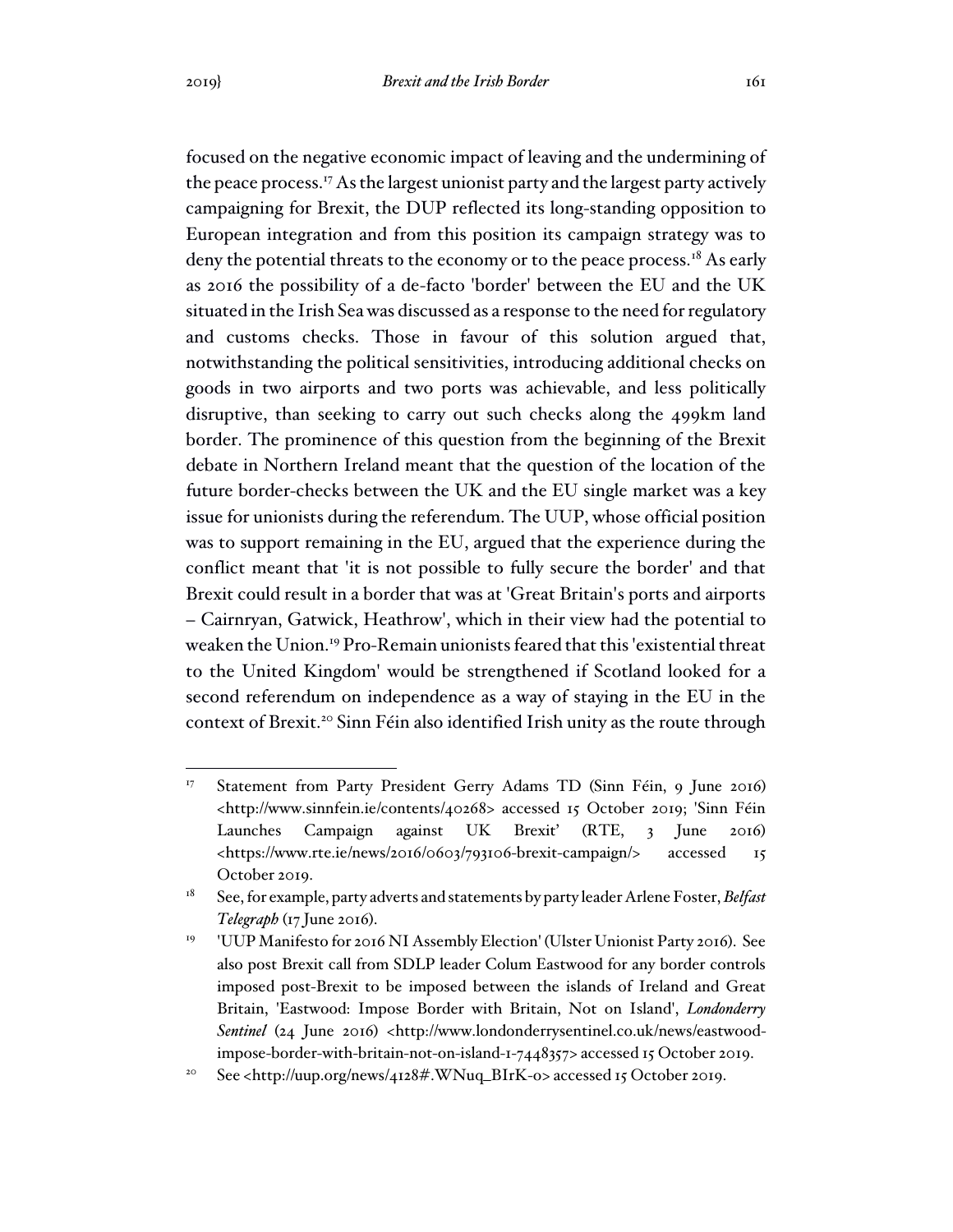which Northern Ireland could remain in the EU, arguing that in the event of a UK referendum result for leaving the EU, with a Northern Ireland majority for remaining, 'there would then be a democratic imperative for a border poll to provide Irish citizens with the right to vote for an end to partition and to retain a role in the EU'.<sup>21</sup> Some civil society groups and individuals from the unionist community in Northern Ireland campaigned for the UK to remain in the EU. In 2016, the level of campaigning was low, as these groups did not think Brexit was likely; however, they became much more vocal and visible as the chances of a 'no-deal' Brexit increased. <sup>22</sup>

In the 2016 referendum vote, the 'remain' vote in Northern Ireland was 56 per cent, with a major divide between the two main political traditions, reflecting their views on the 'national question'. This division was demonstrated by a survey of 4,000 adults in Northern Ireland by the Northern Ireland Assembly Election Study<sup>23</sup>. This survey found that 88 per cent of self-defined Irish nationalists voted to remain in the EU, while 66 per cent of self-defined unionists voted to leave; 70 per cent of those who chose to identify as 'neither' voted to stay in the EU.<sup>24</sup> This voting behaviour largely reflects the positions of the Northern Ireland political parties<sup>25</sup>, but the results also show that a significant bloc of unionist voters did not follow their parties' lead, while a much smaller proportion of nationalist voters deviated from the parties' positions and voted to leave. Although the UUP had called for a vote to remain, 58 per cent of their voters voted for Brexit and the party changed to being pro-Brexit after the poll. 25 per cent of DUP supporters also voted to remain, despite their party being the leading voice in the local Brexit campaign.

<sup>21</sup> Gerry Adams, *Irish Independent*, (18 June 2016).

<sup>&</sup>lt;sup>22</sup> Gerard McCann & Paul Hainsworth. Brexit and Northern Ireland: the 2016 referendum on the United Kingdom's membership of the European Union, (2017) 32:2 *Irish Political Studies*, p. 333.

<sup>&</sup>lt;sup>23</sup> John Garry, 'The EU referendum Vote in Northern Ireland: Implications for our understanding of citizens' political views and behaviour', (2016) *Northern Ireland Assembly Knowledge Exchange Seminar Series*.

<sup>&</sup>lt;sup>24</sup> John Garry, 'The EU referendum ...'

<sup>&</sup>lt;sup>25</sup> All of the significant political parties in Northern Ireland are local and none of the mainstream UK parties have any significant electoral support in Northern Ireland.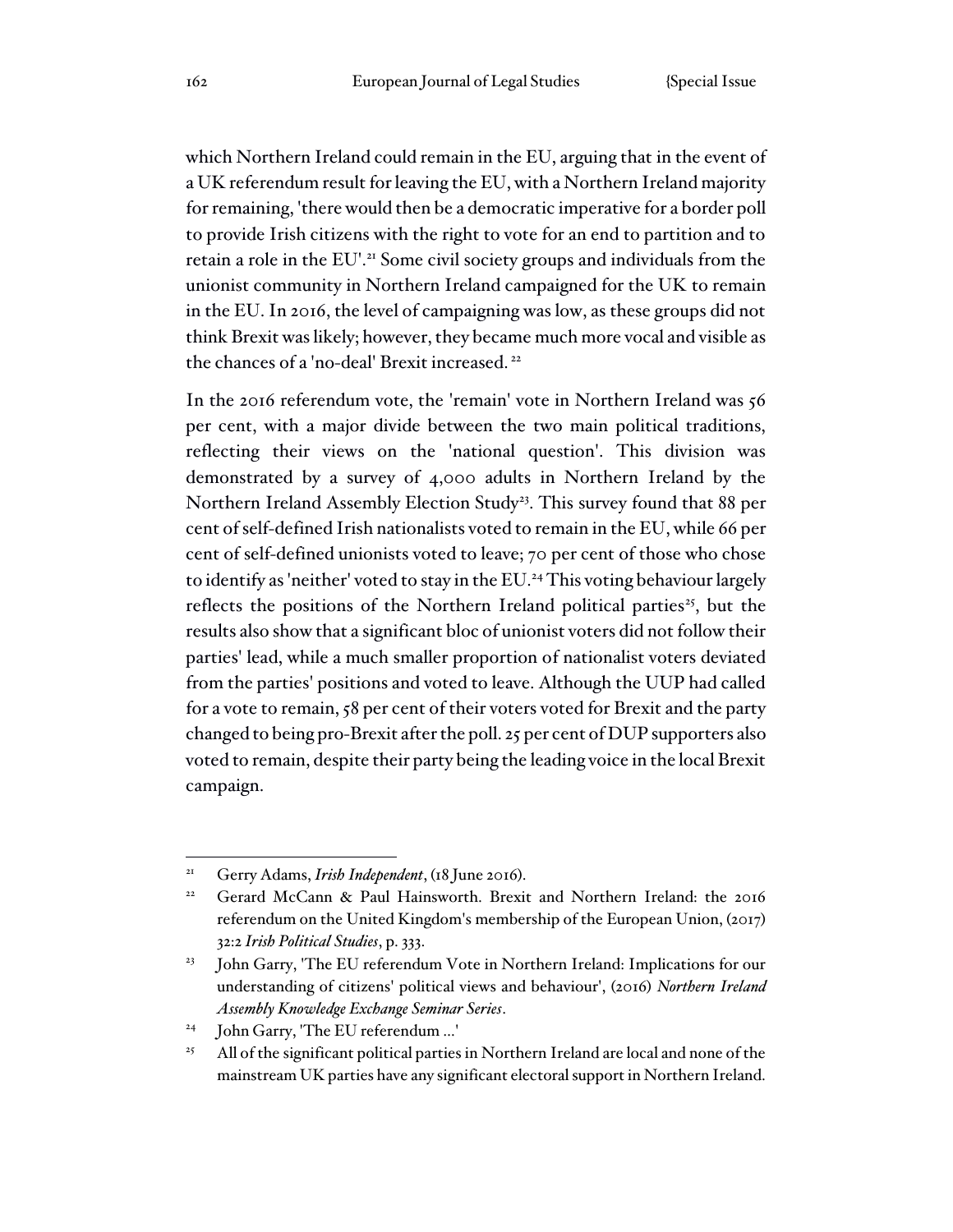The changing dynamics of underlying political party support was also demonstrated in the Northern Ireland elections of March 2017, precipitated by the collapse of the Northern Ireland Executive in January following the resignation of the Deputy First Minister Martin McGuiness of Sinn Féin. This resignation was a response to the DUP's refusal to negotiate on a range of equality-related matters including Irish language rights, marriage equality for gay couples, and the question of how to deal with legacy issues from the conflict. The DUP used a technical provision called a Petition of Concern, designed to prevent the abuse of majority rule, to veto legislative changes that had the support of a majority of the NI Assembly, even though the issues could not reasonably be argued to represent a fundamental threat to the unionist community as a whole. The on-going tensions in the Assembly moved to a total collapse of the Executive following new allegations of widespread corruption in the handling of a subsidy scheme for renewable energy, which had been run by the department led by Arleen Foster before she became First Minister and leader of the DUP.

The elections that followed in March 2017 produced for the first time since partition a representative assembly in Northern Ireland that did not contain a majority of members who could be described as unequivocally unionists, that is, committed in every circumstance to Northern Ireland remaining in the UK. Only 45 per cent of the population voted for traditional unionist parties, while 40 per cent voted for parties committed to Irish unity, with just under 15 per cent voting for smaller parties and independents who did not prioritise the national question but many of which had been supportive of EU membership during the referendum.<sup>26</sup> The fact that for the first time less than 50 per cent of the population of Northern Ireland voted for parties for whom opposition to Irish unity is a core policy demonstrates the way in which on-going demographic change has intersected with the debates on EU membership and open-borders, shifting the dynamics of public sentiment on the national question.<sup>27</sup> The elections did not, however, lead to a new

<sup>&</sup>lt;sup>26</sup> See full results Northern Ireland Assembly, 'Election Report: Northern Ireland Assembly Election, 2 March 2017' Research and Information Service Research Paper <http://www.niassembly.gov.uk/globalassets/documents/raise/publications/ 2017-2022/2017/general/2217.pdf> accessed 15 October 2019.

<sup>&</sup>lt;sup>27</sup> Northern Ireland Executive, 'Statistical - Labour Force Survey Religion Report 2015' (2017).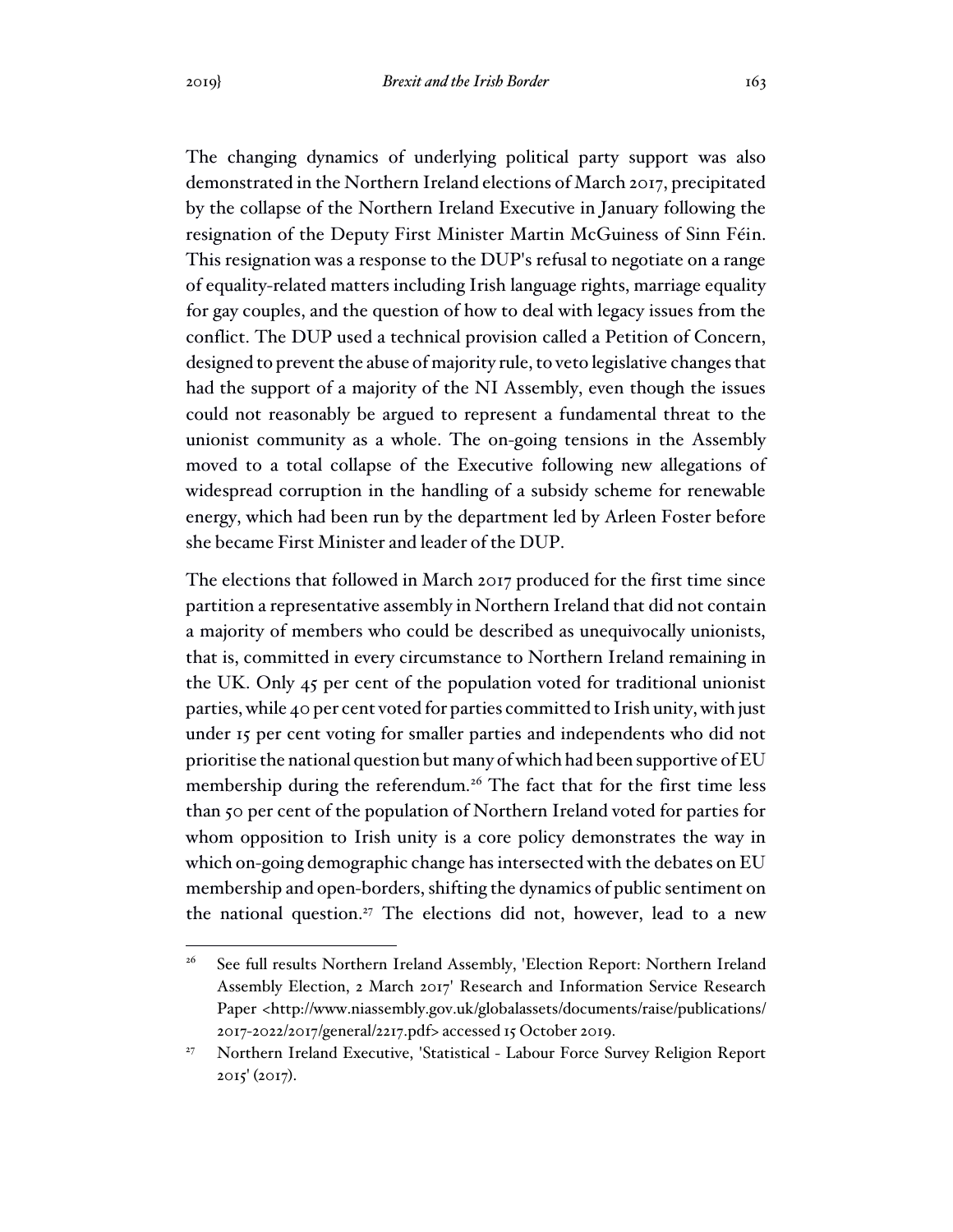Executive being formed as the same issues that led to its collapse remained unresolved, and the capacity of the parties in Northern Ireland or the sovereign governments to negotiate an agreed way forward was further weakened by the deep divisions on Brexit.

### IV. NEGOTIATING THE IRISH BORDER

There had only been a very limited discussion on the Irish border issue in the mainstream debate within Britain during the referendum campaigns, with both sides ignoring the issue.<sup>28</sup> However, the question of the land border between Ireland and the UK quickly became central to the post-referendum Brexit debate and to the negotiations with the EU, and it was the major stumbling block in the British government's attempts to get the negotiated Withdrawal Agreement passed through the British parliament.

The initial post-referendum public stance of the UK government was to minimise the significance of the question of the Irish border. Although the relationship between the UK and Ireland was one of the 12 key points of a major speech by Prime Minister Theresa May in January 2017, it only contained a commitment to 'the maintenance of the Common Travel Area with the Republic, while protecting the integrity of the United Kingdom's immigration system'.<sup>29</sup> The UK government's opening position in negotiations had made it clear that they wished to leave both the EU single market and the customs union, and were also not willing to allow free movement of workers between the EU and the UK following their withdrawal. That these objectives 'require a hard border between north and south in Ireland' was confirmed by Peter Sutherland, a former Secretary

<sup>&</sup>lt;sup>28</sup> Matt O'Toole, 'Ireland an Afterthought During Brexit Campaign When I Was Cameron Adviser' *The Irish Times* (4 October 2017) <https:// www.irishtimes.com/opinion/ireland-an-afterthought-during-brexit-campaignwhen-i-was-cameron-adviser-1.3242732> accessed 15 October 2019.

<sup>29</sup> Speech by Theresa May, Lancaster House (17 January 2017) <https:// www.independent.ie/business/brexit/theresa-mays-brexit-speech-in-full-35374214.html> accessed 15 October 2019.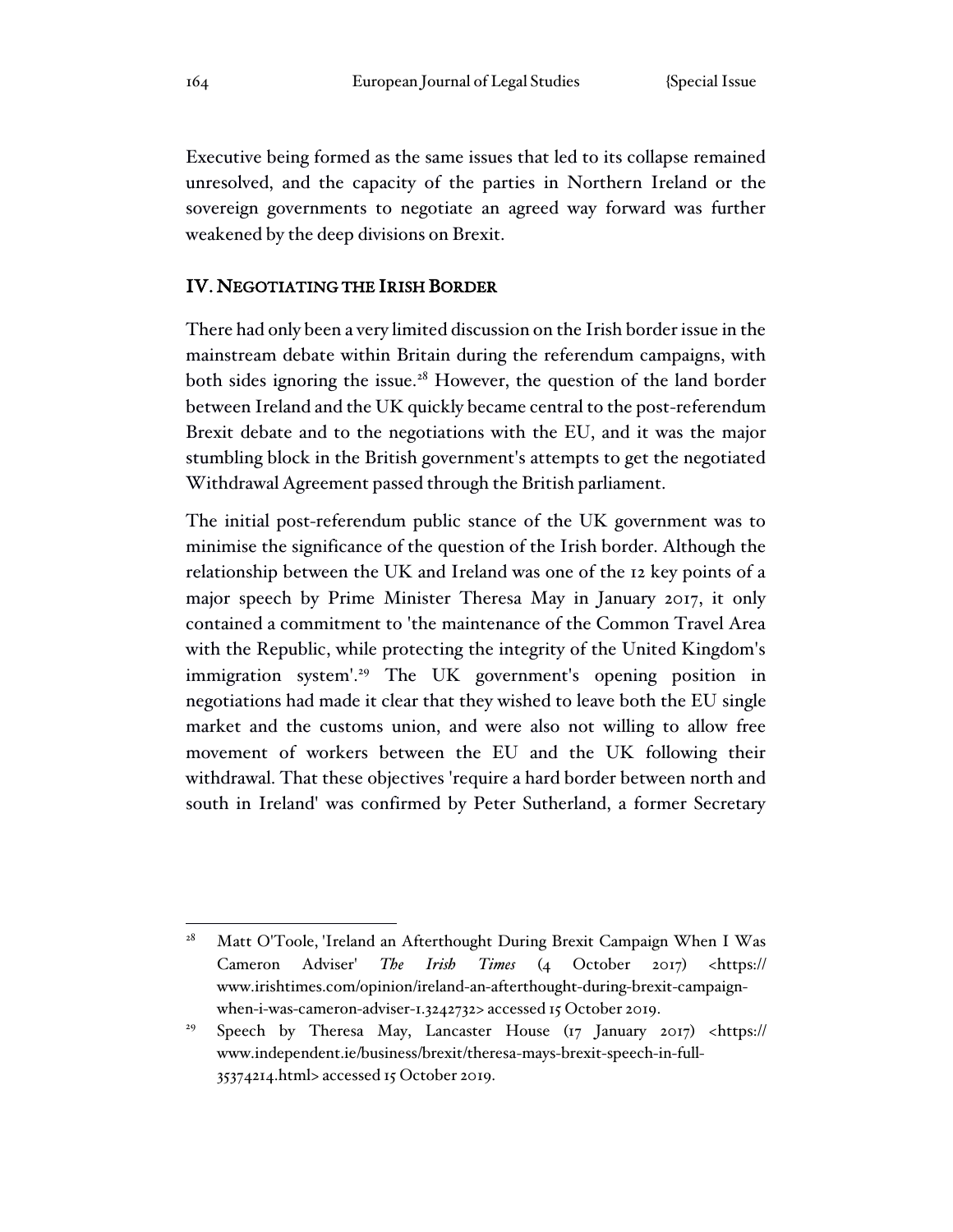General of the WTO,<sup>30</sup> and by Michel Barnier, the EU's chief negotiator.<sup>31</sup> Prime Minster May's Article 50 TEU letter of March 2017, which triggered the two-year negotiation period, stated that the UK wanted to 'avoid a return to a hard border' on the island of Ireland and 'to make sure that nothing is done to jeopardise the peace process in Northern Ireland'. While reiterating her determination to leave the customs union, May also stated that a hard border between Northern Ireland and the rest of the UK was 'unacceptable',<sup>32</sup> proposing a range of technical solutions, none of which had been successfully deployed in other contexts.<sup>33</sup>

The Irish Government had from September 2016 lobbied intensely on the negative impact that a post-Brexit hard border would have on Ireland and on the Northern Ireland 'peace process'.<sup>34</sup> The success of this lobbying was demonstrated on 29 April 2017, when the European Council agreed that the EU's Article 50 negotiation guidelines would include the Irish border question as one of three key issues to be addressed in the initial phase of

<sup>32</sup> Theresa May's speech on future UK-EU relations (2 March 2018) <https://www.bbc.com/news/uk-politics-43256183> accessed 15 October 2019.

<sup>&</sup>lt;sup>30</sup> Harry McGee, 'Sutherland Rejects Claim Brexit Would Not Bring Hard Border' *The Irish Times* (2 September 2016) <https://www.irishtimes.com/news/ politics/sutherland-rejects-claim-brexit-would-not-bring-hard-border-1.2776397> accessed 15 October 2019..

<sup>&</sup>lt;sup>31</sup> Michel Barnier, EU Chief Negotiator with the United Kingdom, in a speech to the Irish *Oireachtas* (parliament) on 11 May 2017 said 'Customs controls are part of EU border management. They protect the single market. They protect our food safety and our standards'. See <https://static.rasset.ie/documents/news/michel-barnieraddress-to-the-oireachtas.pdf> accessed 15 October 2019.

<sup>33</sup> 'Irish Border Technology "Not Answer to Trade"' (BBC, 11 April 2019) <https://www.bbc.com/news/uk-northern-ireland-47895982> accessed 15 October 2019.

<sup>34</sup> See formal Government of Ireland press release on Brexit strategy, 2 May 2017 – referencing as priorities the land-border, the common travel area with the UK ,and the peace process (para 2) <http://www.taoiseach.gov.ie/eng/News/Govern ment\_Press\_Releases/Government\_Statement\_on\_Brexit\_Preparations.html> accessed 15 October 2019; see also European Council statement on Article 50 negotiation guidelines of 29 April 2017, which also include references to these three issues. <http://www.consilium.europa.eu/en/press/press-releases/2017/ 04/29-euco-brexit-guidelines/> accessed 15 October 2019.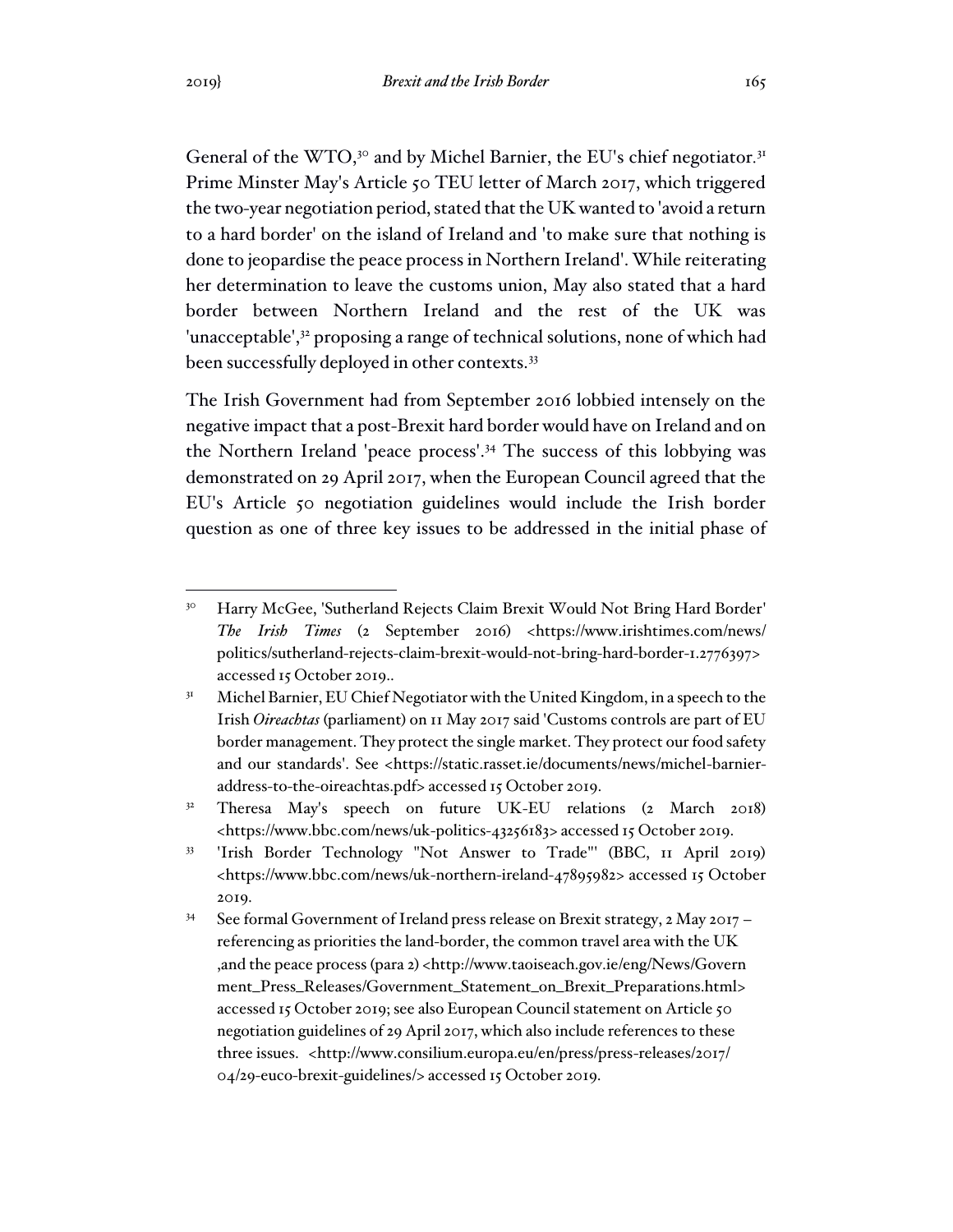negotiations.<sup>35</sup> The guidelines defined the phased nature of the EU's approach, with a requirement to finalise the Withdrawal Agreement before any discussion on the future EU-UK relationship. This meant that there had to be substantial progress on the arrangement to avoid a hard border on the island of Ireland before the negotiations could move to the framework of future EU-UK relations.<sup>36</sup> The EU also expressed concerns about the impact of Brexit on Northern Ireland: its negotiation directives published on 22 May 2017 explicitly stated that nothing in the final agreement with the UK should 'undermine the objectives and commitments set out in the Good Friday Agreement' and that negotiations should 'in particular aim to avoid the creation of a hard border on the island of Ireland', while respecting the Union's legal order.<sup>37</sup> The position of the Irish government was also strengthened by the formal decision of the European Council that in the event of a future vote in favour of Irish unity, Northern Ireland would be deemed to be automatically within the EU, without the need for a Treaty agreement or a vote of other members.<sup>38</sup> This decision relied heavily on the German precedent, whereby former East Germany became part of the EU as a result of its unification with West Germany. For the Irish government, this was a long-term safety net and not a short-term priority. The UK government was surprised at these decisions and was even more surprised that both the

<sup>&</sup>lt;sup>35</sup> Council of The European Union, 'Directives for the Negotiation of an Agreement with the United Kingdom of Great Britain and Northern Ireland Setting out the Arrangements for its Withdrawal from the European Union' (22 May 2017) <https://ec.europa.eu/commission/publications/negotiating-directives-article-50 negotiations\_en> accessed 15 October 2019.

<sup>&</sup>lt;sup>36</sup> Etain Tannam, 'Brexit and the British-Irish Relationship' (2018) DCU Brexit Institute Working Paper <http://dcubrexitinstitute.eu/2018/01/brexit-andbritish-irish-relationship*/*> accessed 15 October 2019*.*

<sup>37</sup> Council of The European Union (n 35) para 14.

<sup>&</sup>lt;sup>38</sup> European Parliament, 'Outcome of the special European Council (Article 50) meeting of 29 April 2017' <http://www.europarl.europa.eu/RegData/etudes/ ATAG/2017/603226/EPRS\_ATA(2017)603226\_EN.pdf> accessed 15 October 2019.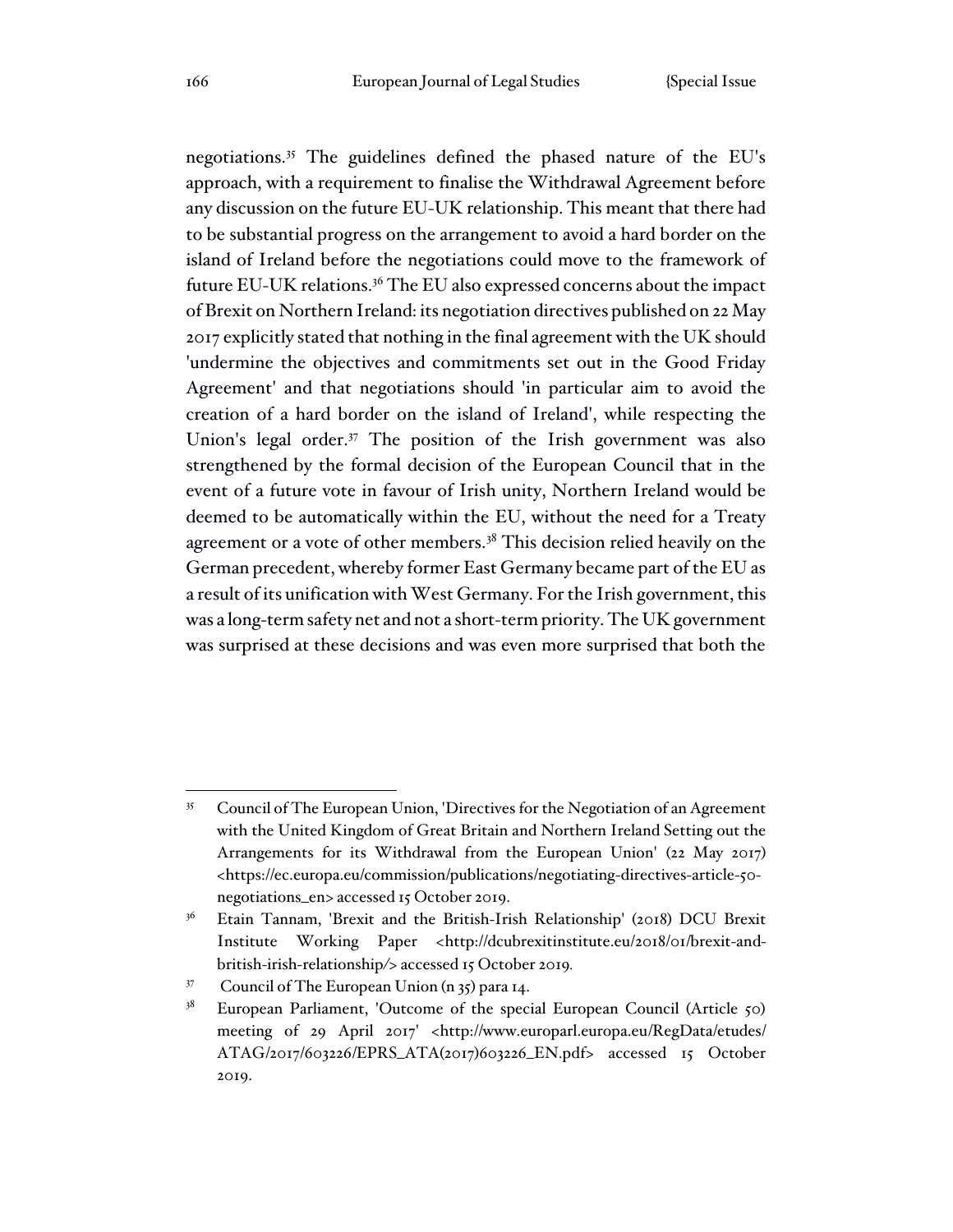EU negotiation team and the wider EU27 remained united on this issue even when the talks became difficult.<sup>39</sup>

In April 2017, Theresa May announced that there would be an early general election in June of that year, which she called in a bid to secure a larger parliamentary majority for her Brexit negotiation strategy. This decision backfired; she lost her majority in parliament and in order to form a government had to enter a 'confidence and supply' agreement with Northern Ireland's DUP. This gave the DUP a privileged position in Downing Street and a disproportionate influence on the Brexit negotiations. In practice this meant that any solution that would avoid a hard border on the island of Ireland, which would inevitably entail a 'special status' for Northern Ireland, could be vetoed by the DUP, along with hard-line elements of the Conservative Party.

The UK Government issued a position paper on Northern Ireland in August 2017.<sup>40</sup> It reiterated its desire to avoid a hard land border on the island of Ireland but also strongly ruled out any 'customs border' between Northern Ireland and Britain. The UK proposed a number of approaches which they believed could resolve the apparent contradictions in their positions.<sup>41</sup> These included the idea of a 'customs partnership', which would have involved the UK acting on the EU's behalf, applying the EU's own tariffs and rules of origin to all goods arriving in the UK intended for the EU, and suggested that new technology could be used to track whether items eventually ended up in the UK or crossed into the EU; tariffs would be charged accordingly. There was no commitment in this proposal to ensure that single market regulations were protected on issues such as food safety and, though unstated, it was

<sup>&</sup>lt;sup>39</sup> "Entire territory" of Ireland Would Be Part of EU if Unity Referendum Passed' (RTE, 28 April 2017) <https://www.rte.ie/news/2017/0428/871185-brexit-northernireland-eu/> accessed 15 October 2019.

<sup>40</sup> UK Government, 'Position Paper on Northern Ireland' (2017) <https://www.gov.uk/government/publications/northern-ireland-and-ireland-aposition-paper> accessed 15 October 2019.

<sup>&</sup>lt;sup>41</sup> For a good summary see 'Brexit: Customs and Regulatory Arrangements' House of Commons Research Paper (2018) <https://researchbriefings.parliament.uk/ ResearchBriefing/Summary/CBP-8309#fullreport> accessed 15 October 2019.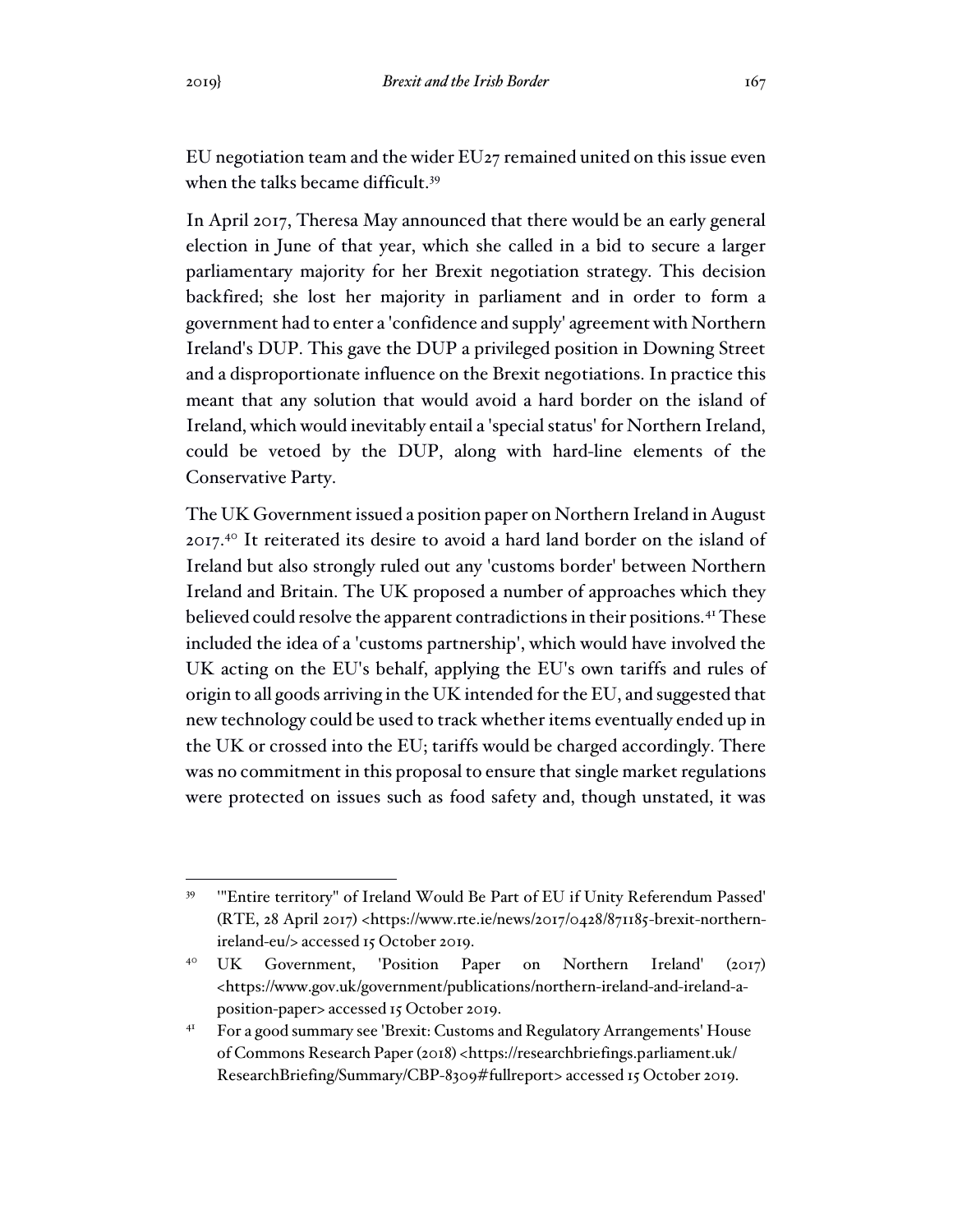assumed that the EU would introduce an equivalent system for third-country goods moving from the EU into the UK.

The EU rejected this proposal on the grounds that it was simply impractical and met none of the EU's own requirements. The EU's collective starting position was that a non-member could not have more advantageous access to the single market than EU Member States. The UK proposal was not considered viable as it would have been both expensive and administratively complicated, but most importantly because it did not include a mechanism to ensure UK goods met single market regulatory standards.<sup>42</sup>

A second UK proposal, called 'maximum facilitation' or 'max-fac', sought to utilise new technologies to automate procedures and remove the need for physical customs checks wherever possible.<sup>43</sup> This was also rejected by the EU as being impractical, as the proposed technological solutions had not been deployed or proved workable on any other international border. Furthermore, they did not meet the requirements of keeping the Irish land border open or dealing with the issue of checks to ensure compliance with single market regulations.

The EU made it clear that they would be willing to support a long-term arrangement whereby Northern Ireland was in de-facto terms treated as being within the single market. This followed a similar logic to the Republic of Cyprus accession agreement,<sup>44</sup> which recognised the government of the Republic of Cyprus as the sovereign power for the island as a whole, but pragmatically allows goods produced in Northern Cyprus to enter EU markets as 'EU goods' once they are certified as being produced in Northern Cyprus by the Turkish Cypriot Chamber of Commerce.<sup>45</sup> EU special status for Northern Ireland was acceptable to the EU as a response to needs of the

<sup>42</sup> Patrick Smith and Pat Leahy, 'EU leaders reject Theresa May's Brexit proposals' *The Irish Times* (21 September 2018).

<sup>43</sup> 'Brexit: The Government's Customs Options' (BBC, 2 May 2018) <https://www.bbc.com/news/uk-43979180> accessed 15 October 2019.

<sup>44</sup> Art. 2, Protocol 10 to the Act of Accession.

<sup>45</sup> Nikos Skoutaris, *'*From Britain and Ireland to Cyprus: Accommodating "Divided Islands" in the EU Political and Legal Order' (2016) EUI Working Papers AEL 2016/02 <http://cadmus.eui.eu/bitstream/handle/1814/42484/AEL\_2016\_02.pdf? sequence=1> accessed 15 October 2019.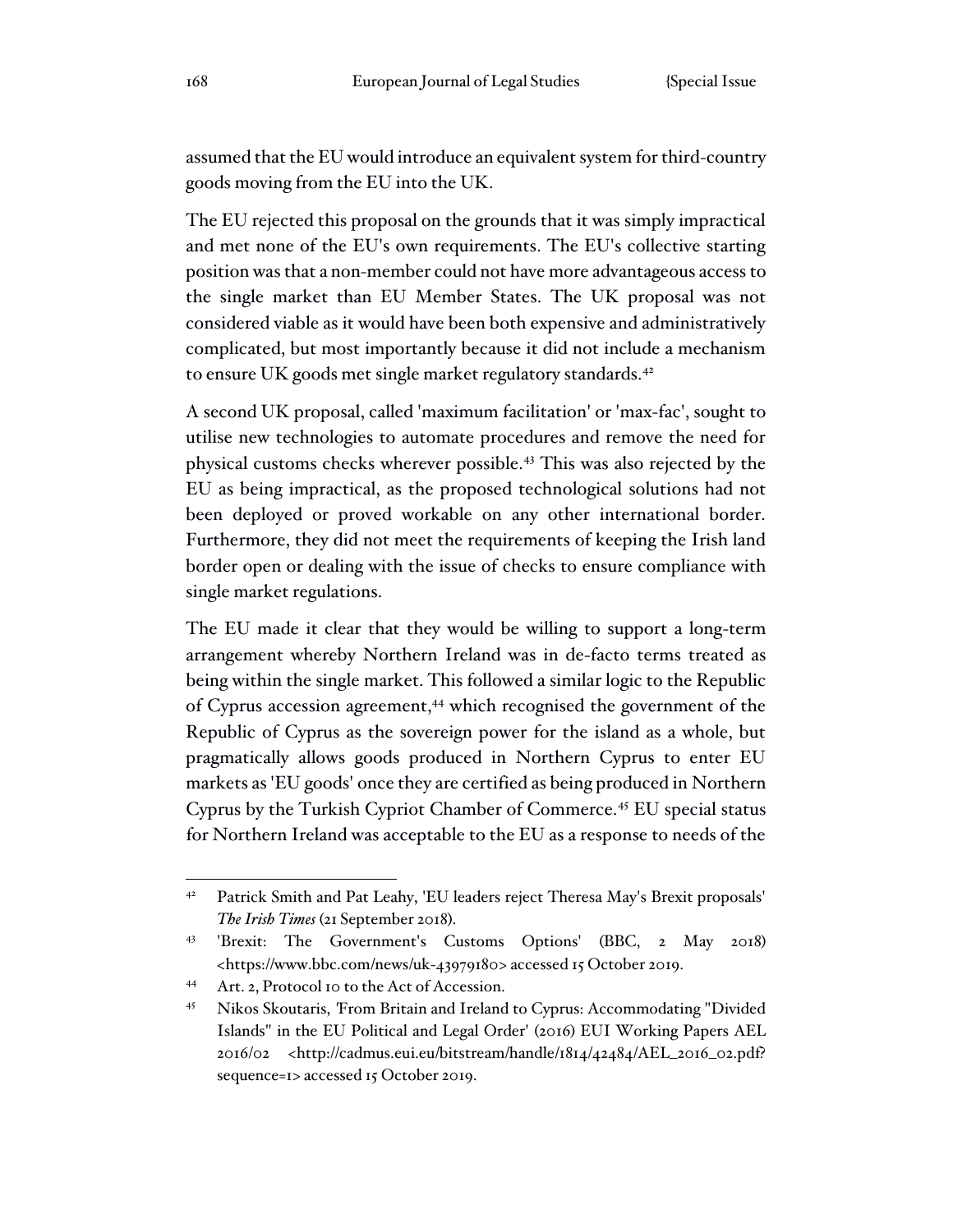peace process, the particular circumstances of Northern Ireland, and the UK's international commitments under the Good Friday Agreement. The very small size of Northern Ireland's private sector also means that it is not an economic threat to the EU. This would also have been in line with the a wide range of other flexible territorial arrangements, from Greenland to the French Overseas Territories, that have previously been agreed by the EU.<sup>46</sup> The geographical context would also make any agreement between the UK and the EU likely to be judged as compatible with the 'frontier traffic exception' of Art. XXIV. 3 of GATT.<sup>47</sup> In practice this approach would have

kept the Irish land border completely open but would require Northern Ireland to maintain regulatory equivalence with the single market. It would also require the introduction of checks on goods crossing the Irish Sea in order to ensure compliance with the customs union and the single market. The UK government objected to any approach that would, in its view, introduce an element of separation between Northern Ireland and the rest of the UK and make the international status of Northern Ireland ambiguous.<sup>48</sup>

In the face of UK opposition, and in the absence of any other concrete proposals, the EU proposed, in the Joint Report of 2017, to postpone a decision on the precise model to be adopted, while legally committing both sides to keeping the border open.<sup>49</sup> This commitment to keep the Irish land border open, regardless of what future relationship the UK had with the single market, was agreed between the EU and the UK and became known as the 'Irish backstop'. Initially the EU proposed in the draft Withdrawal

<sup>46</sup> Dimitry Kochenov (ed), *On Bits of Europe Everywhere. Overseas Possessions of the EU Member States in the Legal-Political Context of European Law* (Kluwer Law International 2013).

<sup>47</sup> See Giorgio Sacerdoti, 'The Prospects for the UK after Brexit: How can Britain trade with the EU and the World?' in Federico Fabbrini (ed), *The Law and Politics of Brexit* (Oxford University Press 2017).

<sup>48</sup> Prime Minister Theresa May's spokesperson, *The Guardian* (15 October 2018).

<sup>&#</sup>x27;Joint Report from the Negotiators of the European Union and the United Kingdom Government on Progress During Phase 1 of Negotiations under Article 50 TEU on the United Kingdom's Orderly Withdrawal from the European Union' (2017) <https://ec.europa.eu/commission/publications/joint-report-negotiatorseuropean-union-and-united-kingdom-government-progress-during-phase-1 negotiations-under-article-50-teu-united-kingdoms-orderly-withdrawaleuropean-union\_en> accessed 15 October 2019.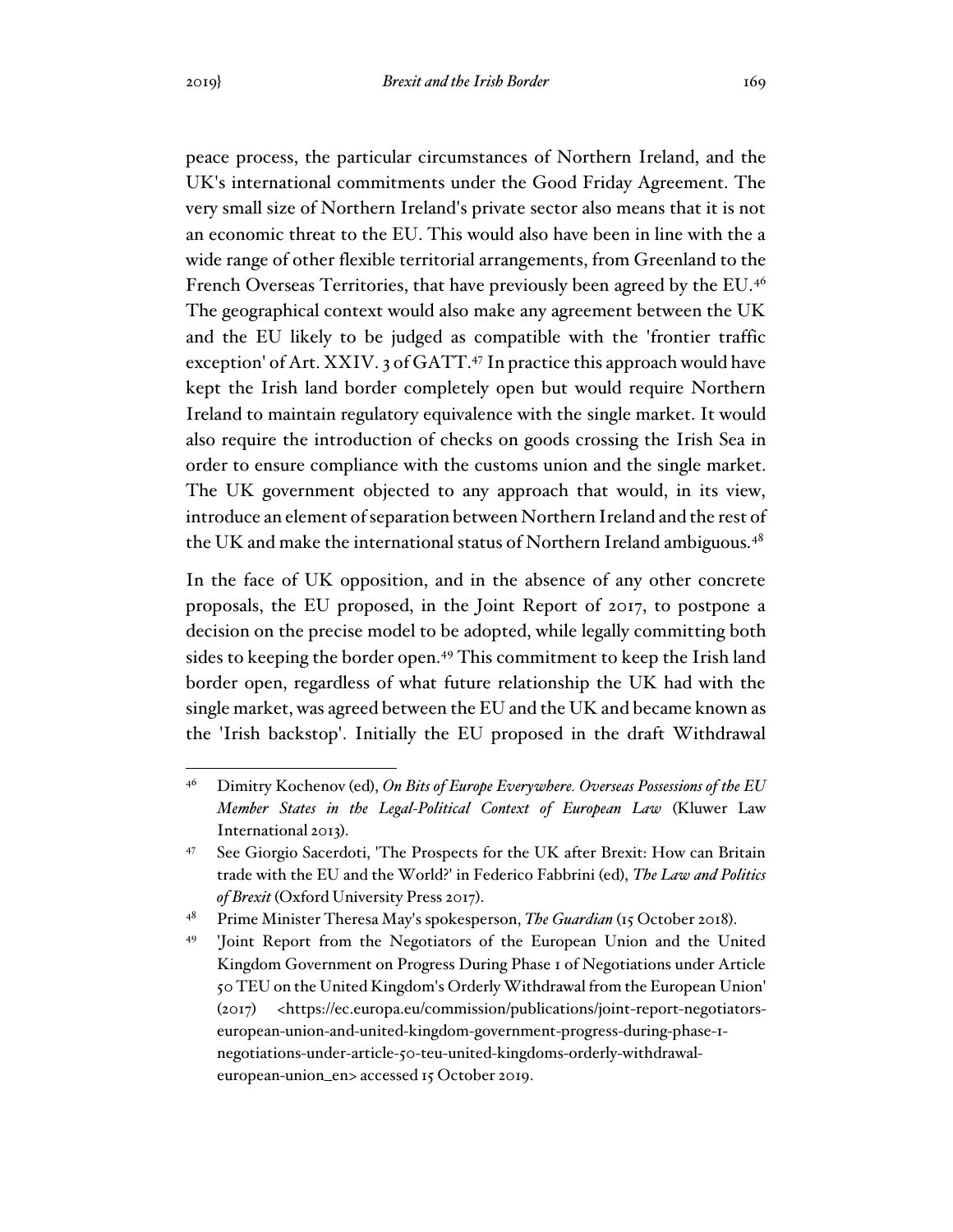Agreement of March 2018 that the backstop would only apply to Northern Ireland but, in order to reach a draft agreement, they reluctantly agreed to extend this provision to the whole of the UK at the suggestion of the British government, who wanted to avoid the accusation that they were agreeing to the differential treatment of Northern Ireland.<sup>50</sup>

#### V. THE DRAFT WITHDRAWAL AGREEMENT

The draft withdrawal agreement, finalised in November 2018, included a lengthy Protocol on Northern Ireland, the 'backstop' to avoid a hard border on the island of Ireland.<sup>51</sup> The agreement also allowed for the continuation of the Common Travel Area between Ireland and the UK and of the Single Electricity Market on the island of Ireland. It set out a framework involving a transition period, to the end of 2020, during which time all EU single market and customs rules would continue to apply to the UK as a whole and not only to Northern Ireland. It also allowed for the extension of the transition period, once only for a time-limited period; a decision to extend would have to be made by July 2020. During the transition period, both sides would 'use their best endeavours' to negotiate a new trade relationship between the EU and the UK, part of which would be measures to avoid a hard border on the island of Ireland. If no long-term trade deal had been agreed by the end of 2020, or by the end of an agreed extension period, then a backstop would be triggered. The backstop would consist of 'a single customs territory between the (European) Union and the United Kingdom'. Within this single customs territory, Northern Ireland would remain aligned with the rules and regulations of the EU single market in order to avoid regulatory checks on

<sup>&</sup>lt;sup>50</sup> European Commission, 'Draft Agreement on the withdrawal of the United Kingdom of Great Britain and Northern Ireland from the European Union' (2018) <https://ec.europa.eu/commission/sites/beta-political/files/draft\_withdrawal\_ agreement\_0.pdf> accessed 15 October 2019.

European Union, 'Draft Agreement on the withdrawal of the United Kingdom of Great Britain and Northern Ireland from the European Union and the European Atomic Energy Community, as Agreed at Negotiators' Level on 14 November 2018' (2018) <https://ec.europa.eu/commission/files/draft-agreement-withdrawalunited-kingdom-great-britain-and-northern-ireland-european-union-andeuropean-atomic-energy-community-agreed-negotiators-level-14-november-2018\_en> accessed 15 October 2019.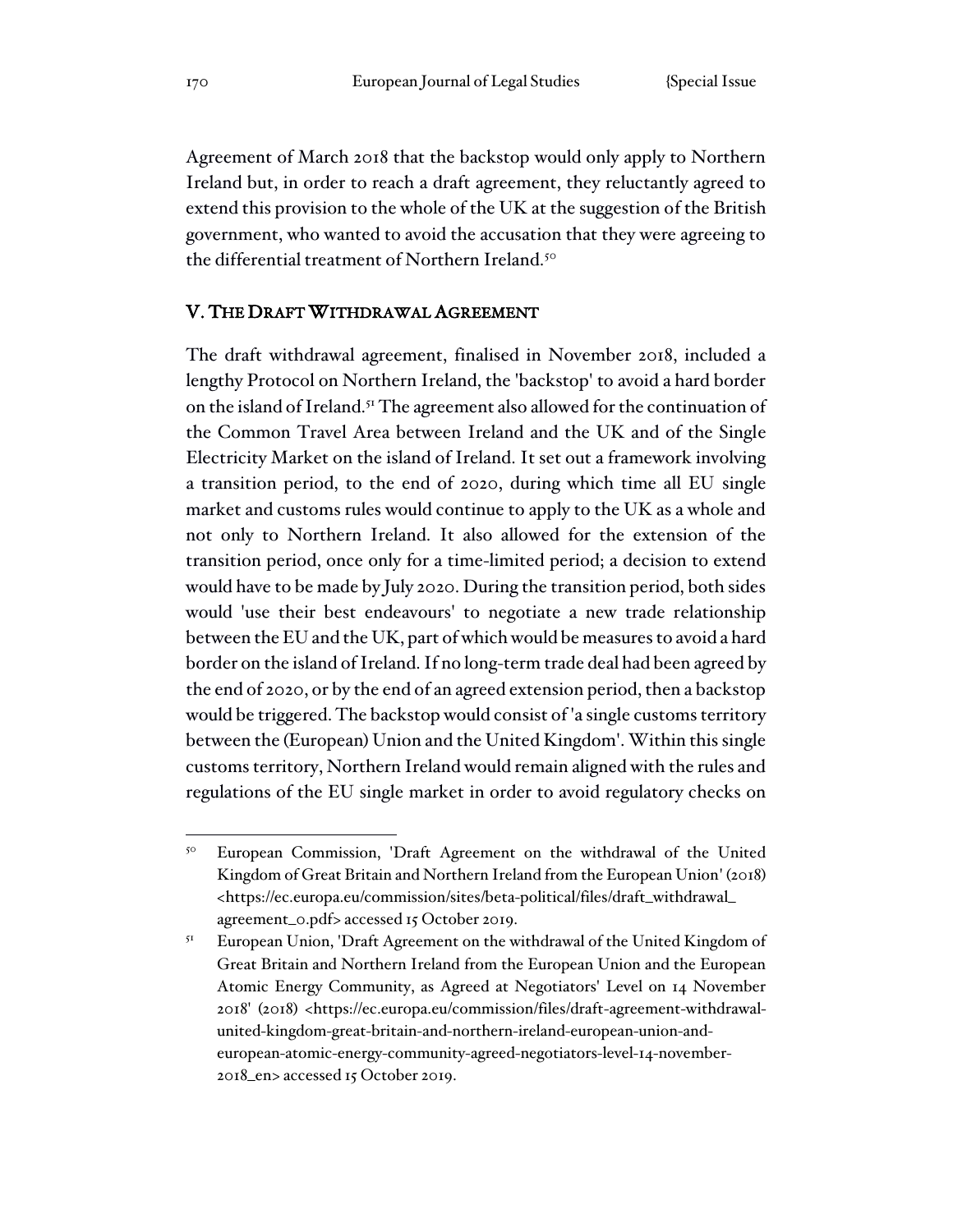the Irish border, even if the regulatory framework in place in the rest of the UK deviated from that of the EU. In these circumstances, some checks on Irish Sea crossings could be required, in addition to those already in place regarding animal and plant health and safety. Under this agreement, the UK would be required to meet 'level playing field conditions', to ensure it could not gain a competitive advantage by increasing state aid to industry or by dropping environmental standards or social protections. Those level playing conditions would continue as new regulations are passed. Either side would be able to request a review of the backstop, but it would require a joint decision of both the UK and the EU to end it.

The Protocol was the most difficult section of the draft agreement to negotiate and once agreed it resulted in a number of resignations from the British government.<sup>52</sup> It continued to be a source of contention for the DUP and elements of the pro-Brexit lobby of the Conservative Party, who argued, correctly, that the 'backstop' tied the UK for an indefinite period into a customs union with the EU, preventing it from having an independent trade policy. From the perspective of the EU, extending this special position to the whole of the UK was a major concession to UK sensitivity, something which has not been recognised in the British political discourse.<sup>53</sup>

The support given to the Irish Government's position by the other EU Member States and the mechanism to avoid a hard border drew intense criticism from pro-Brexit MPs, who made the special 'backstop' arrangement for Northern Ireland, and its implications for the rest of the UK, the focus of their attacks on the Prime Minister's negotiating position and on the draft agreement. It also led to a series of highly charged anti-Irish attacks by leading Conservative MPs, including a statement that '[t]he Irish really should know their place' and even a threat to impose food export restrictions from the UK to force Ireland to reconsider.<sup>54</sup> Ireland's ambassador to the

<sup>52</sup> 'Brexit: What is the Withdrawl Agreement?' (BBC, 25 November 2018) <https://www.bbc.com/news/uk-46237012> accessed 15 October 2019.

<sup>53</sup> James Forsyth, 'Divide and Rule: How the EU used Ireland to Take Control of Brexit' *The Spectator* (20 October 2018) <https://www.spectator.co.uk/ 2018/10/divide-and-rule-how-the-eu-used-ireland-to-take-control-of-brexit/> accessed 15 October 2019.

<sup>54</sup> 'Brexit: Tory resentment of Irish power within EU' (BBC, 11 December 2018) <https://www.bbc.com/news/uk-politics-46528952> accessed 15 October 2019;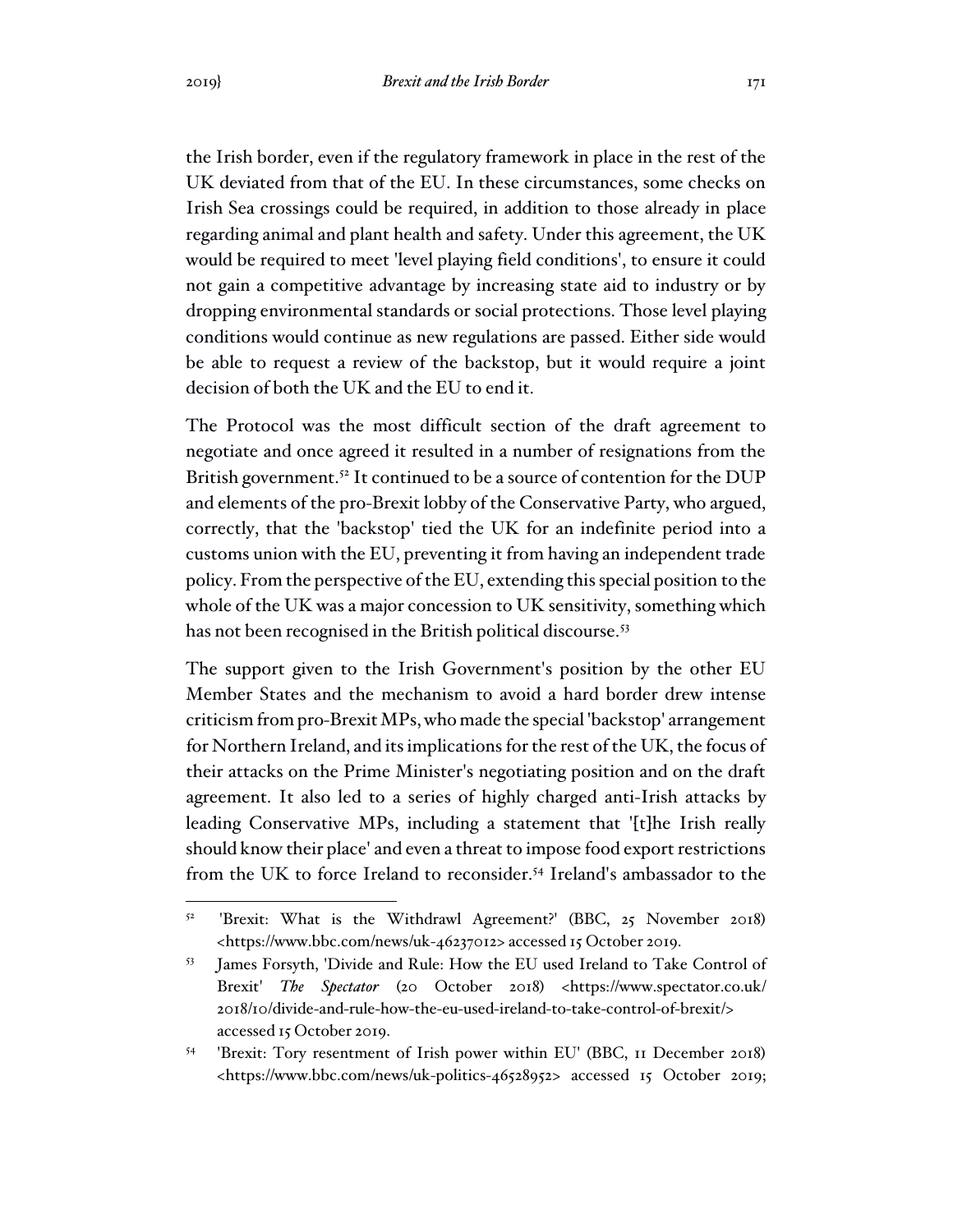UK, Adrian O'Neill, wrote a public letter to the Spectator magazine stating that the 'prevailing tone and tenor' of articles about Ireland and Brexit had been 'with the occasional exception' anti-Irish.<sup>55</sup>

The Withdrawal Agreement was widely welcomed in Northern Ireland as a pragmatic solution that could preserve the peace process in the context of Brexit, even though the preferred position of the majority was that the UK remain in the EU. This majority included Irish nationalists, the centrist pro-UK Alliance Party of Northern Ireland, most business organisations, and the main civil society networks in Northern Ireland. However pro-Brexit unionists in the DUP rejected the Withdrawal Agreement based on their opposition to the Irish backstop. Although the DUP had stated that it did not want to see a closed border, they also do not support all-Ireland integration and cross border cooperation. The DUP believe that the Withdrawal Agreement would create a context where business, public policy and trade ties to the EU would be strengthened, as in these circumstances Northern Ireland would have a comparative advantage over the rest of the UK. The DUP leadership feared that in these circumstances political interests, and even perhaps political identity in Northern Ireland, would be increasingly shaped by that European focus, strengthening the case for Irish unity in the future.

An opinion poll in December 2018 asked respondents in Northern Ireland if they agreed that the 'main business organisations in Northern Ireland (including the Ulster Farmers Union) are correct to back the UK government's current EU Withdrawal Agreement'. 54 per cent agreed with this statement, 37 per cent disagreed, and 9 per cent were unsure. When broken down by community, 86 per cent of self-defined Irish nationalists, 25 per cent of self-defined unionists, and 46 per cent of those who said they were neutral on the constitutional question agreed with the statement.<sup>56</sup>

Bobby McDonagh, 'Priti Patel's Boorish Brexit Comments Showed Ignorance About Ireland: She's Not Alone' *The Guardian* (10 December 2018).

<sup>55</sup> Ronan McGreevy, 'Irish Ambassador to UK Accuses British Magazine of Anti-Irish Bias over Brexit' *The Irish Times* (12 April 2019).

<sup>56</sup> <https://www.lucidtalk.co.uk/single-post/2018/12/07/LT-NI-Tracker-Poll--- Winter-2018> accessed 15 October 2019.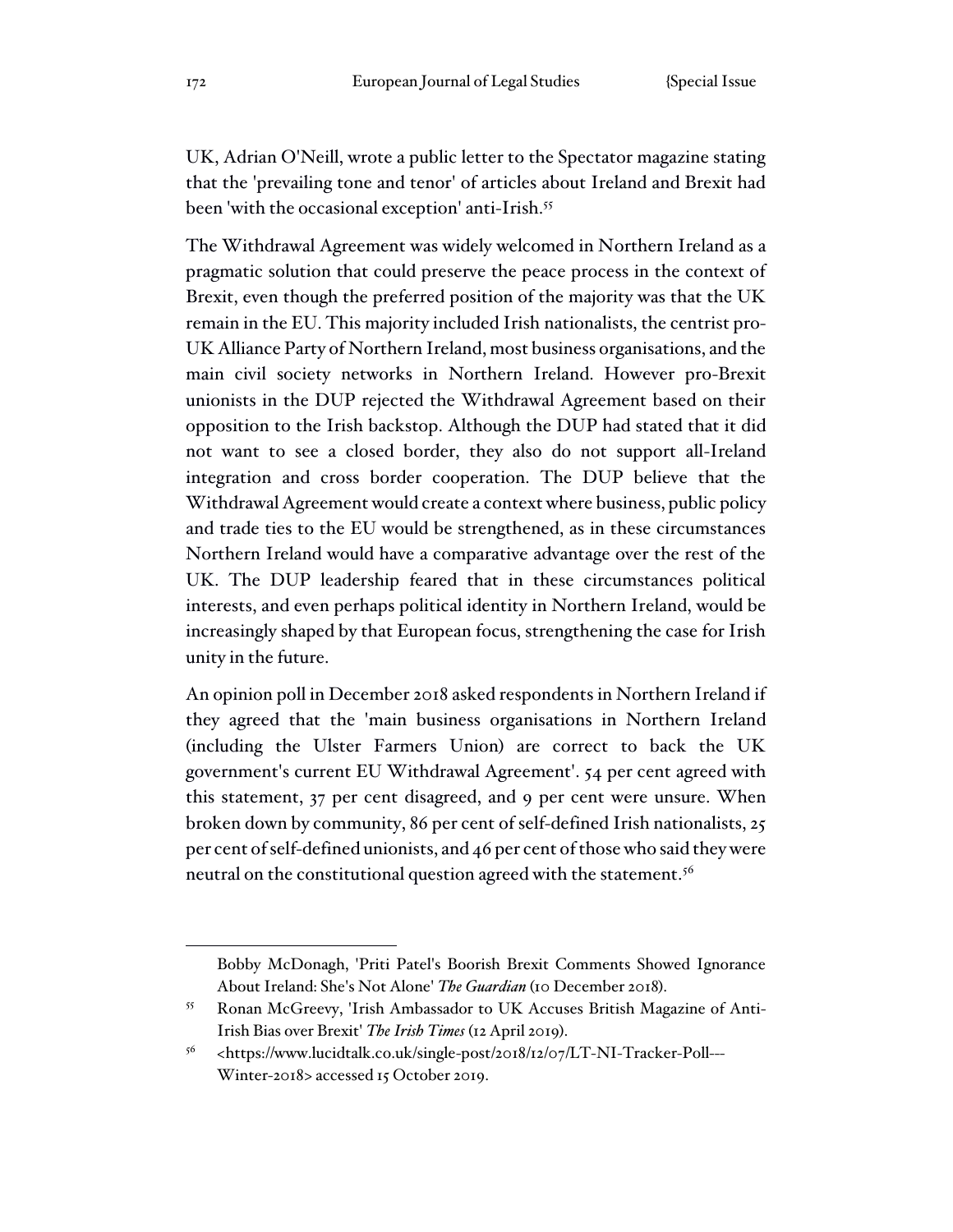As the debate developed, with a possible 'Northern Ireland-only backstop' proposed (with consequent checks on the Irish Sea crossing), public opinion on the 'backstop' solution largely reflected the referendum result. 58.4 per cent of respondents said they would support a Northern Ireland-only backstop, with NI more closely aligned with the EU than the rest of the UK.<sup>57</sup> Broken down by party support, an NI-backstop and checks in the Irish Sea were supported by 98 per cent of supporters of the two major Irish nationalist parties, Sinn Féin and the SDLP, 89 per cent of Alliance Party voters, 86 per cent of Green Party voters, 27 per cent of Ulster Unionist voters, and 5 per cent of DUP voters. By self-defined community membership, this represented approximately 93 per cent of self-defined Irish nationalists, 20 per cent of self-defined unionists, and 71 per cent of those who do not selfdefine as nationalist or unionist. This pattern of Irish nationalists and 'others' strongly supporting a Northern Ireland backstop largely reflects the breakdown of the 2016 referendum vote.

When the UK parliament failed in early 2019 to approve the Withdrawal Agreement, or any other approach to managing their withdrawal, the EU and the Irish government re-affirmed that an open Irish border was not negotiable, with Michel Barnier saying that the

backstop is currently the only solution we have found to maintain the status quo on the island of Ireland ... Let me be very clear. We would not discuss anything with the UK until there is an agreement for Ireland and Northern Ireland.<sup>58</sup>

The EU also insisted that even in the event of 'no deal', the question of Northern Ireland would be reflected in EU terms for any future trade agreement. These views are also reflected in the US, where the Speaker of the House of Representatives, Nancy Pelosi said in a speech to the Irish parliament that 'if the Brexit deal undermines the Good Friday accords there

<sup>57</sup> <https://www.lucidtalk.co.uk/single-post/2019/08/20/LT-NI-Opinion-Panel-Quarterly-Tracker-Poll-%E2%80%93-August-2019> accessed 15 October 2019.

<sup>58</sup> Rory Carroll, 'Barnier Pledges EU Support for Backstop in Event of No-Deal Brexit' *The Guardian* (8 April 2019) <https://www.theguardian.com/ world/2019/apr/08/barnier-eu-support-backstop-ireland-no-deal-brexit> accessed 15 October 2019.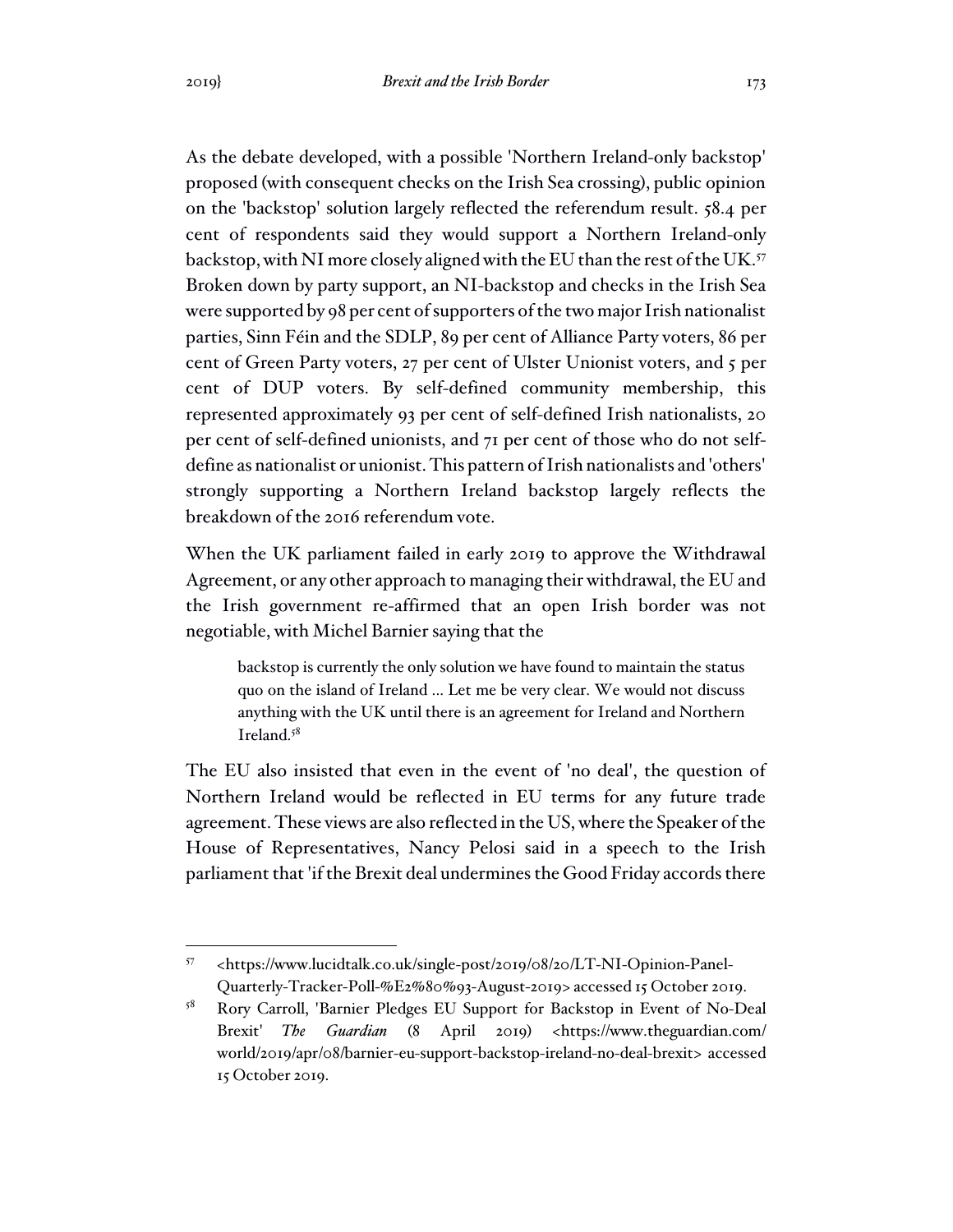will be no chance of a US-UK trade agreement'.<sup>59</sup> At the same time, the EU repeatedly sought to 'de-dramatise' the backstop in their public statements and documents by emphasising their determination to find a commonly agreed long-term solution. This was explicitly done, for example, in the Joint Interpretative Instrument of 11 March 2019.<sup>60</sup> In spite of this clarification, the Withdrawal Agreement was defeated in the UK Parliament on 15 January 2019 and subsequently on 12 and 29 March 2019. Parliament was also unable to find any agreement on alternative ways forward. One proposal on which there was majority agreement, which became known as the 'Brady amendment', rejected the backstop in the Withdrawal Agreement and called on the Government to negotiate 'alternative arrangements', without specifying what whose arrangements would be. European newspapers reported the House of Commons' decisions using terms like 'madness', 'crisis' and 'uncertainty'.<sup>61</sup> In the wake of the failure of these motions, the British government continued negotiations with the EU, focusing on finding an agreement that would allow the backstop provision to be removed and therefore enable the agreement to achieve majority support in the British Parliament. The EU, however, remained united on its agreed position as reflected in the Withdrawal Agreement, including on the Northern Ireland provisions.

Opposition to the backstop focused on the grounds that it limited British sovereignty and freedom to negotiate trade deals. However, the UK government did not accept a more limited 'Northern Ireland-only backstop' as proposed by the EU, on the grounds that it might appear to diminish UK sovereignty over Northern Ireland and that it was opposed by the DUP, who

<sup>59</sup> *Financial Times* (17 April 2019).

<sup>60</sup> European Commission, 'Instrument Relating to the Agreement on the Withdrawal of the United Kingdom of Great Britain and Northern Ireland from the European Union and the European Atomic Energy Community' (2019 <https://ec.europa.eu/commission/sites/beta-political/files/instrument.pdf> accessed 15 October 2019.

<sup>61</sup> See for example summaries of major European newspapers' coverage in *The Guardian* on 28 and 30 March 2019 https://www.theguardian.com/politics/2019/ mar/28/european-press-view-on-brexit and <https://www.theguardian.com/ politics/2019/mar/30/from-shock-to-shrugs-europes-press-react-to-third-brexitdeal-defeat> accessed 15 October 2019.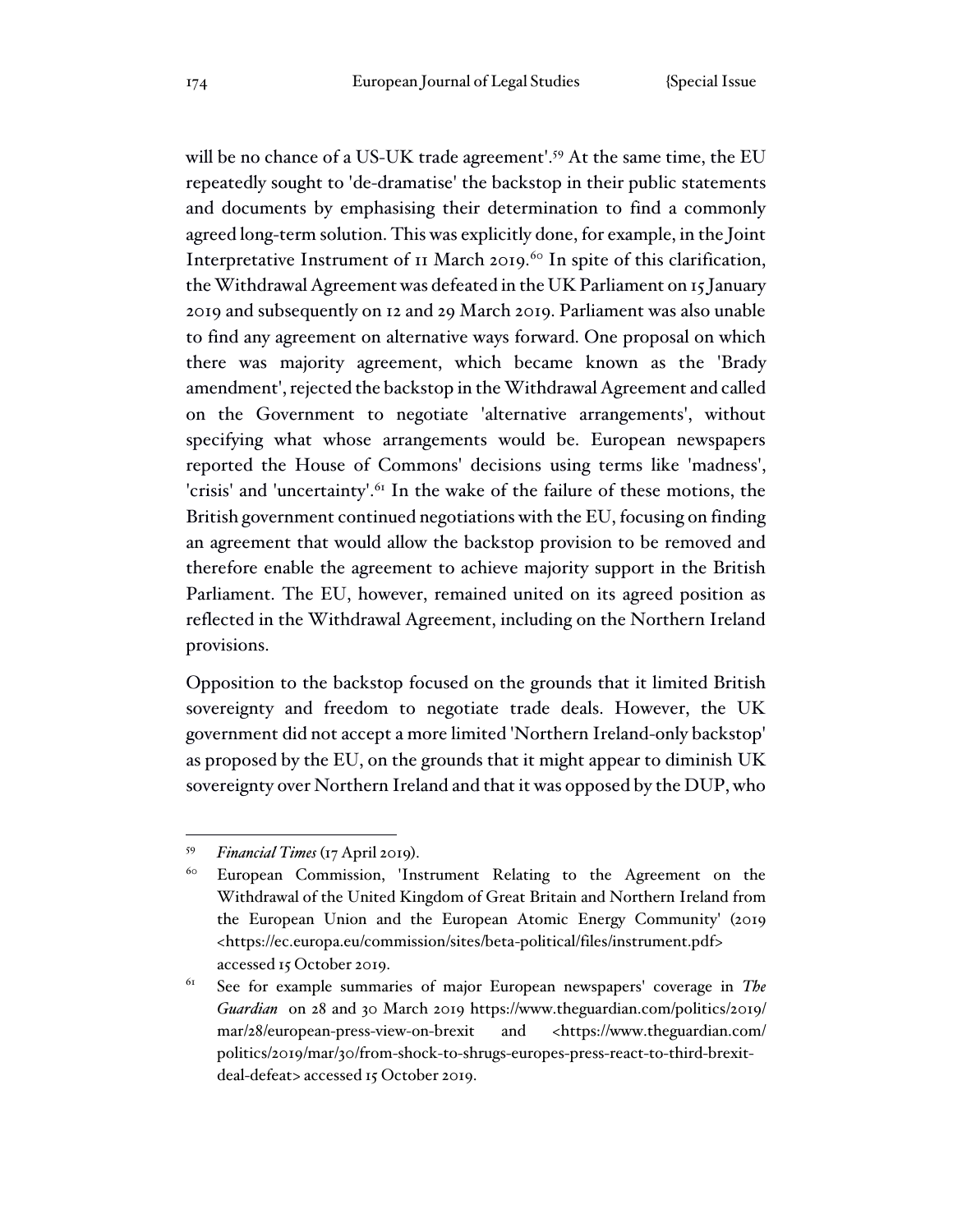were giving parliamentary support to the minority Conservative government. In a reputable opinion poll of Conservative Party members, almost 60 per cent of respondents said they would choose to proceed with Brexit even if it led to Northern Ireland and Scotland leaving the UK, suggesting a more England-focused sense of sovereignty and a prioritisation of state agency, rather than traditional territorial state sovereignty.<sup>62</sup> The lack of clarity on what the UK parliament would support in practice made it very difficult for the EU to respond with concrete proposals.

During debates on the Withdrawal Agreement in the UK Parliament and in the Conservative Party leadership contest from early June 2019, the articulation of what was meant by 'alternative arrangements' was frequently vague and when specifics were itemised they had already been demonstrated to be unacceptable to the EU. A repeated demand throughout these debates was to make the backstop time-limited. But as the only purpose of the backstop was to provide clarity in the event of no other agreement, a timelimited backstop does not fulfil this function and is therefore unacceptable to the EU. The discussion in the Conservative party, both around the response to the failure to pass the Withdrawal Agreement and in the leadership contest, has demonstrated an apparent lack of awareness of the negotiating position of the EU and the diplomatic position of the Irish Government within the EU. A vague technological solution was again repeatedly raised in the Conservative Party leadership contest, with one Conservative Party candidate offering to pay for the infrastructure on the border, as though the cost of construction rather that the political and economic impact of the infrastructure was the key factor in the debate.<sup>63</sup> This failure to positively engage with the EU is further demonstrated by the interim report, published in June 2019, of a conservative-linked think tank, the Alternative Arrangements Commission. This report again focused on technological solutions and also proposed a single regulatory area covering the UK and Ireland for agri-food as a means to deal with the border issue.

<sup>&</sup>lt;sup>62</sup> 'You Gov Poll of Conservative Party Members' 19 (YouGov, 19 June 2019) <https://yougov.co.uk/topics/politics/survey-resultse> accessed 15 October 2019.

<sup>63</sup> See BBC summary of leadership candidates positions: <https:// www.bbc.com/news/uk-northern-ireland-48583352> accessed 15 October 2019.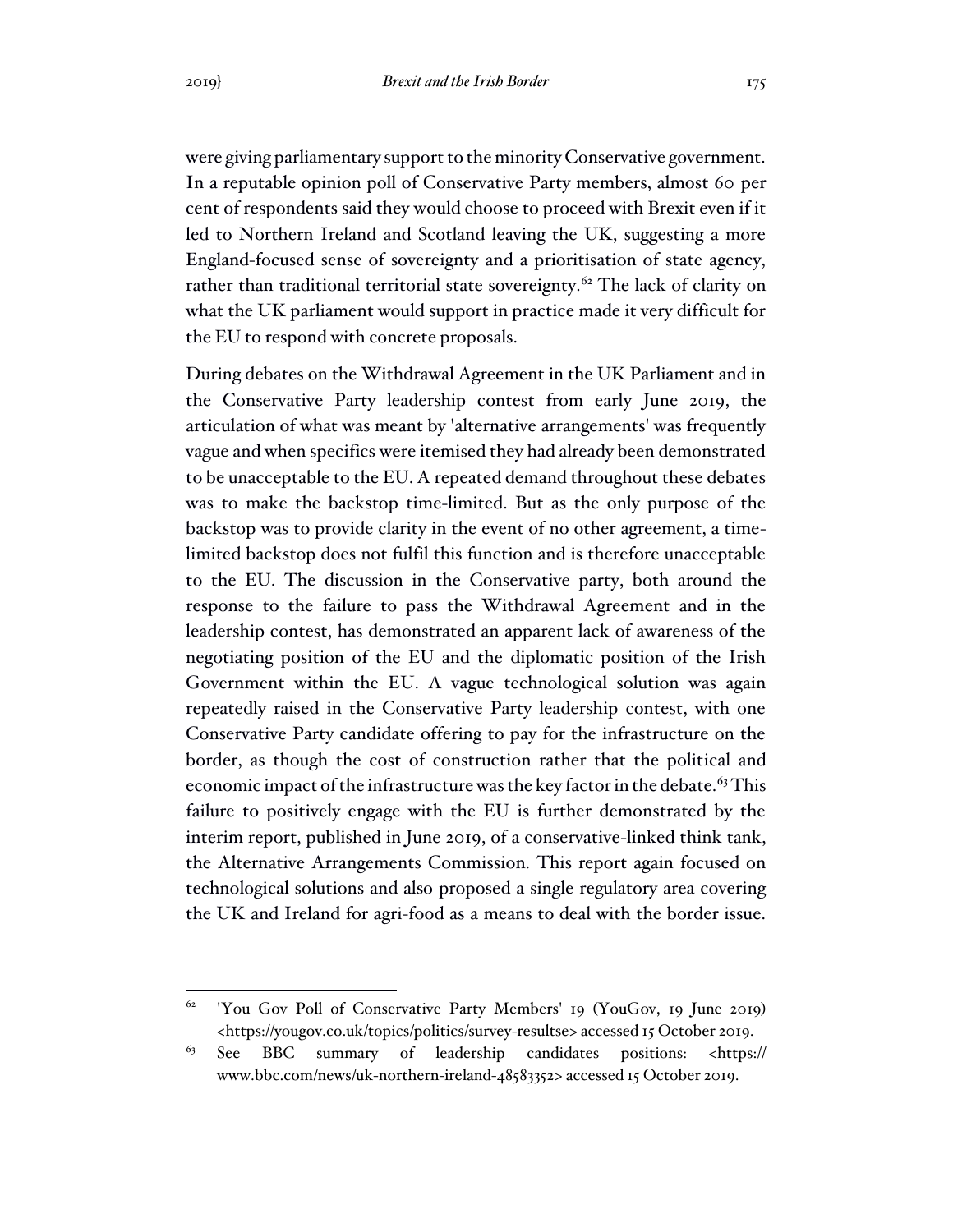This would in effect mean Ireland leaving the single market, a prospect unacceptable to both Ireland and the EU as a whole.<sup>64</sup>

The EU agreed to extend the deadline for the UK to leave the EU with a negotiated agreement to 31 October 2019 and, following this decision, the focus of the debate in UK has been on both the failure of the Government and Parliament to find a majority for any possible way forward and on the internal divisions in both the Conservative government and party. But at the core of this impasse is the apparent impossibility of achieving parliamentary support for the negotiated Withdrawal Agreement while it contains the Northern Ireland backstop and the failure of the political parties to come up with an alternative proposal that would be acceptable to the EU.

The UK Parliament re-convened in September 2019 with a very clear position from Prime Minister Boris Johnson that the UK would leave the EU on 31 October 2019, with or without a Withdrawal Agreement. This meant that the question of final negotiations was at the heart of the debate for the UK. The Prime Minister reiterated that he wanted a deal and that he would not build infrastructure on the Irish Border. However according to EU sources, no new proposal of any kind was tabled which could replace the Irish backstop and meet the EU requirements of protecting the EU single market while also keeping the Irish border fully open.<sup>65</sup> Prime Minister Johnson suggested he might accept an all-island agri-food area if the DUP did, but this

<sup>64</sup> <https://www.prosperity-uk.com/aacabout/>. For reaction see Tony Connelly, 'Report Suggests New Agri-food Area for Ireland, UK (RTE, 24 June 2019) <https://www.rte.ie/news/brexit/2019/0624/1057201-alternative-arrangements/> and Lisa O'Carroll 'Brexit: Alternative to Irish Backstop "Feasible in Three Years"' *The Guardian* (24 June 2019) <https://www.theguardian.com/politics/2019/ jun/24/irish-border-kept-open-within-three-years-after-no-deal-brexit-saysreport> accessed 15 October 2019.

<sup>&</sup>lt;sup>65</sup> 'Brexit: How the EU is Responding to Latest Uncertanty' (DW, 5 September 2019) <https://www.dw.com/en/brexit-how-the-eu-is-responding-to-latestuncertainty/a-50294103\> accessed 15 October 2019; Kitty Donaldson, Robert Hutton and Nikos Chrysoloras 'EU Says UK Has Failed to Deliver New Proposals: Brexit Update (Bloomberg, 4 September 2019) <https://www.bloomberg.com/ news/articles/2019-09-04/johnson-readies-for-more-defeats-in-parliamentbrexit-update> accessed 15 October 2019.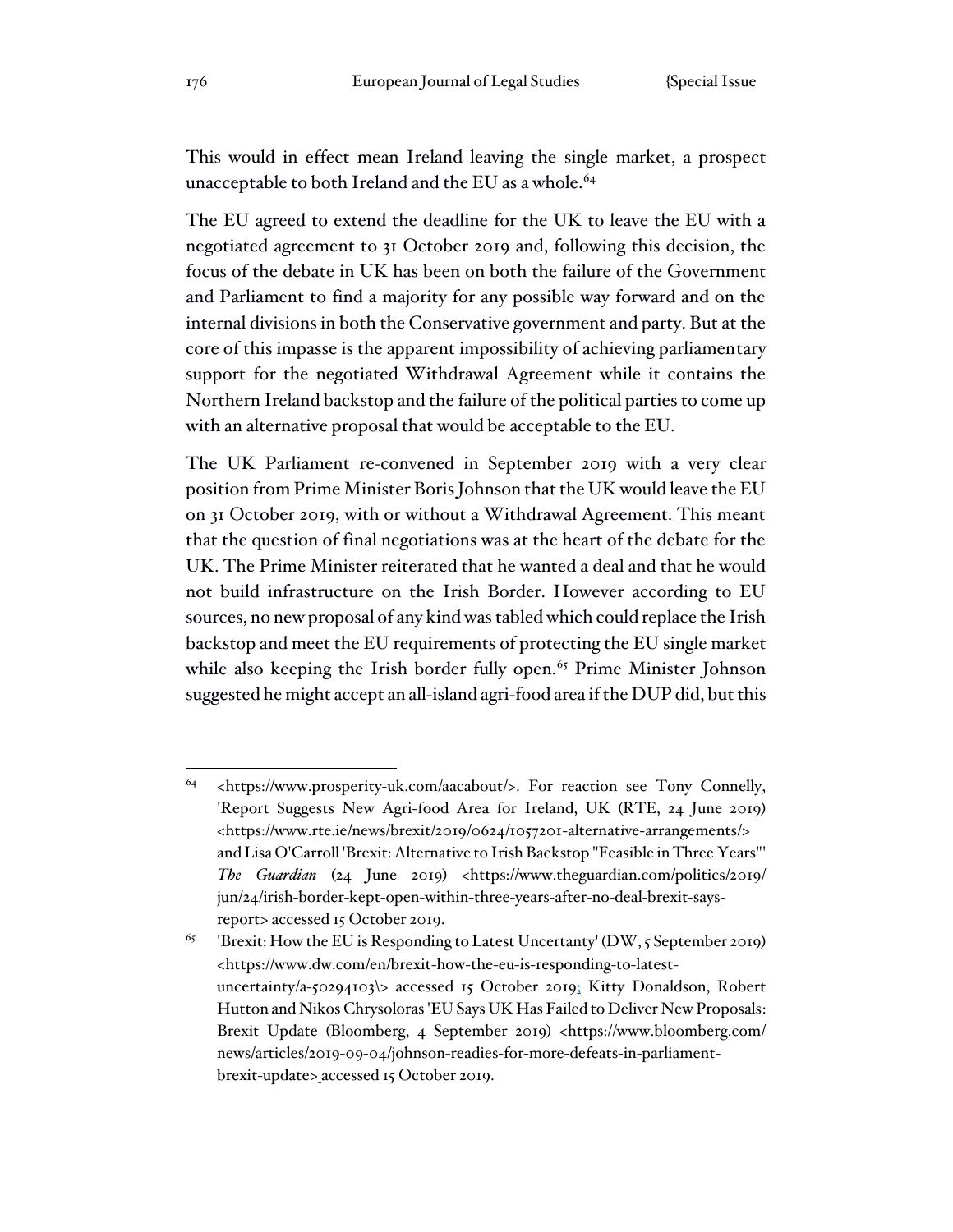was not developed into a concrete proposal.<sup>66</sup> The *Telegraph* newspaper reported on 2 September that two separate sources had confirmed that senior UK government advisor Dominic Cummings had said the discussions with the EU were a sham. The paper also reported that the UK Attorney General, Geoffrey Cox had warned Prime Minister Johnson on 1 August that his insistence on dropping the Northern Irish backstop was a 'complete fantasy'. By September 2019, a clear majority in the House of Commons was seeking to block a no-deal exit, while the majority of the Conservative Party were publicly saying that the UK should leave without a deal if its demands were not met.<sup>67</sup>

### VI. BREXIT, THE BORDER AND THE POLITICAL IMPACTS

Brexit, and particularly the debate on the Irish border, has had an on-going political impact on the island of Ireland, on the British state and on the international response to the political relationship between Ireland and the UK. In her keynote speech of January 2017, Theresa May had expressed her intention of working with the devolved administrations of the UK as part of the Brexit negotiations, but in Northern Ireland this engagement was not possible as Northern Ireland has not had a functioning power-sharing Executive or Assembly since January 2017. It is, however, unlikely that a functioning Assembly or Executive in Northern Ireland could have had a significant impact on the wider political challenges of Brexit. The Assembly collapsed when Sinn Féin withdrew from government as a result of a political dispute over alleged corruption by their partners in government, the DUP, and also in response to the DUP's continued use of a veto to block legislation on same sex marriage and on Irish language rights. Restoring the Executive was made more difficult following the UK general election in 2017, when the DUP agreed to support the Conservative government in parliament. From this point there was no incentive for the DUP to re-enter government in Northern Ireland as they now had direct access to the British Prime

<sup>66</sup> 'Brexit: Boris Johnson Open to All-Ireland Food Zone as Backstop Solution' (BBC, 3 September 2019) <https://www.bbc.com/news/uk-northern-ireland-49566657> accessed 15 October 2019.

<sup>67</sup> UK Parliament, 'House of Commons Debates' (4 September 2019) <https:// hansard.parliament.uk/commons/2019-09-04> accessed 15 October 2019.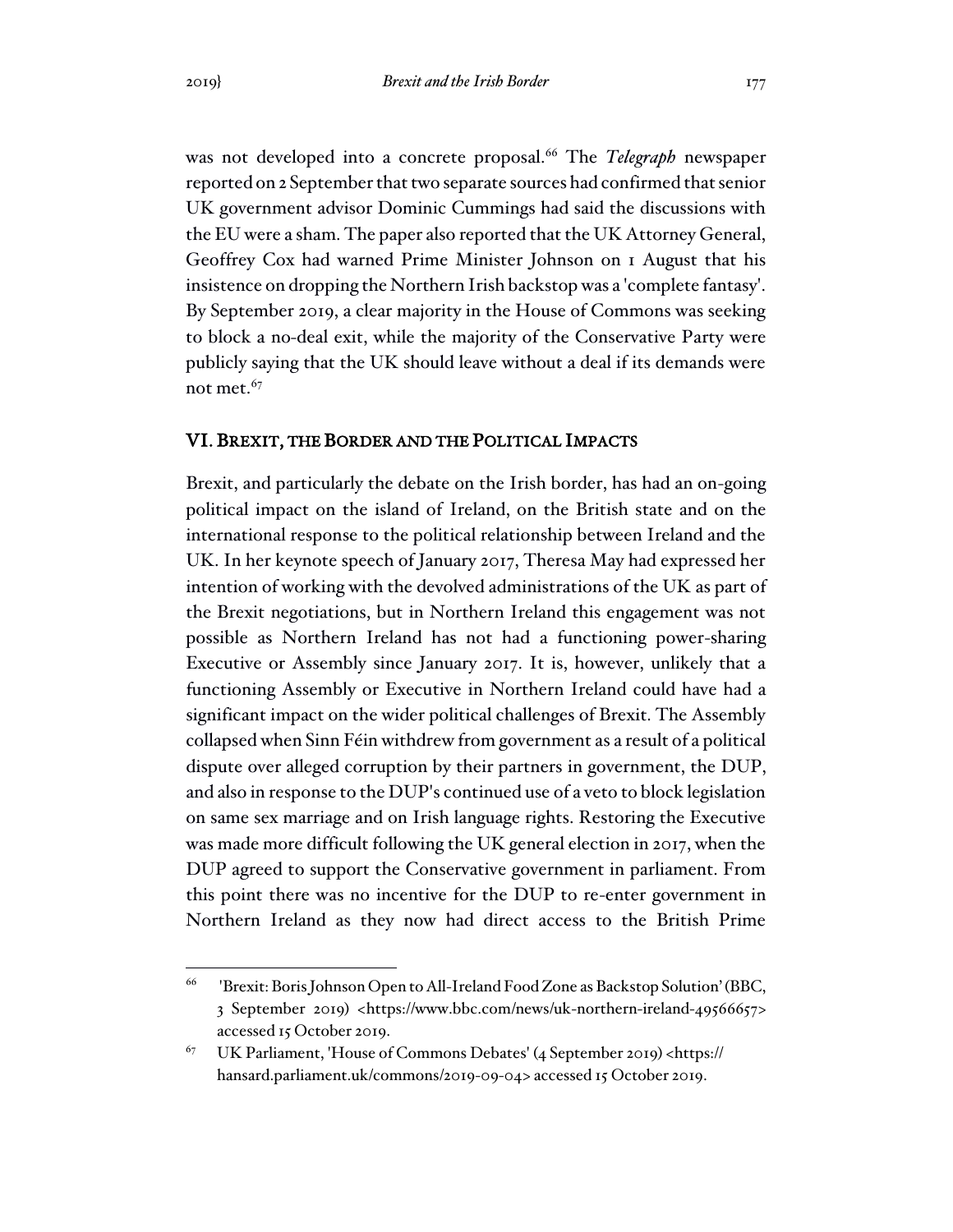Minister, who needed their votes to stay in office. Furthermore, even if the Assembly could not procedurally force an Executive response, the DUP would have been politically embarrassed by a pro-Remain majority using the Assembly to highlight the limited public support for the DUP's hard-line pro-Brexit position. The DUP had opposed the Good Friday Agreement in 1998 and had later only agreed to enter the power-sharing Executive as an alternative to some form of informal power-sharing between the British and Irish Governments.<sup>68</sup> While the Executive had functioned well under the leadership of former DUP leader Ian Paisley, the party was not ideologically committed to a power-sharing government in Northern Ireland. As Sinn Féin and the DUP hold diametrically opposed positions on EU membership, on the border and on the Withdrawal Agreement, even if the Northern Ireland Executive had been functioning they could not have agreed a common 'Northern Ireland' position on Brexit and therefore they could not have made an input into the negotiations or provided a coherent voice representing the interests of Northern Ireland, because such a voice does not exist.

The major political impact in Northern Ireland of the Brexit debate is the shift of political opinion as a result of the threat of a 'hard' border. The Irish nationalist population in Northern Ireland prior to Brexit was divided on the timing of a vote on a united Ireland, given that, following the 1998 agreement, most Irish nationalists were willing to take a long-term perspective on constitutional change, with only a minority supporting the holding of a border poll in the short-term. Following the Brexit referendum, the Irish nationalist community in Northern Ireland has become both more unified and more militant in their views on the question of unity. Opinion polls show Irish nationalists much more willing to positively support a referendum on Irish unity, marking a distinct break with previous polling trends, with the qualification that polling data on support for a united Ireland is very sensitive to the precise wording of the questions, to the methodology, and to the political context at the time of polling.

<sup>68</sup> Eileen Connolly and John Doyle 'Ripe Moments for Exiting Political Violence: An Analysis of the Northern Ireland Case' (2015) 26 Irish Studies in International Affairs 147.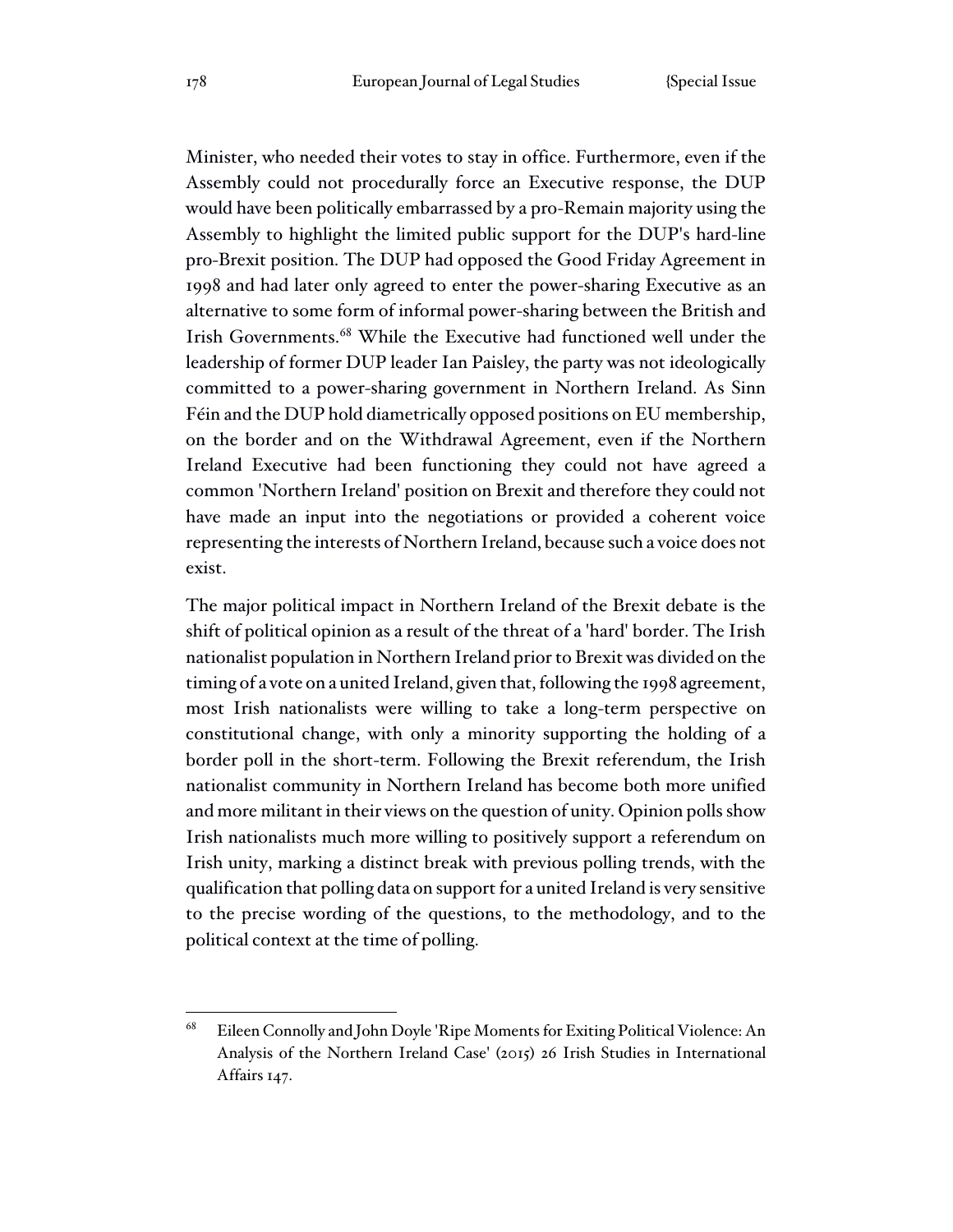In the aftermath of the Good Friday Agreement, opinion polls suggested that many Irish nationalists in Northern Ireland were content with the evolving status quo. They were not seeking a border poll in the short term and would not vote for unity if such a referendum was held.<sup>69</sup> In response to a 2002 opinion poll, which asked respondents how they would vote if a referendum was held 'tomorrow', only 58 per cent of Catholics said they would vote yes, 20 per cent would vote no and the rest were either undecided or did not reply. In the same poll, only 3 per cent of Protestants and 18 per cent of those who did not identify with either of the main religious communities said they would vote for unity 'tomorrow'. By comparison, following the Brexit referendum a December 2018 poll found that 35 per cent of nationalists wanted a border poll to be held in 2019, 79 per cent wanted one within 5 years, and 89 per cent wanted a poll within 10 years.<sup>70</sup> In the same survey, 93 per cent of nationalists said they would vote to leave the UK, and a further 5 per cent of nationalist 'probably would', if the poll was held in 2019 in the context of 'no deal'.<sup>71</sup> In another opinion poll in January 2019, 94 per cent of nationalists, 32 per cent of unionists, and 71 per cent of 'others' thought Brexit would make a united Ireland 'more likely in the next 10 years'.<sup>72</sup> This shift in nationalist opinion – in seeking a border poll in a relatively short time span; in their own declared voting intentions; and in their predictions about constitutional change – are all radical departures from pre-Brexit referendum polling, which showed a more divided nationalist community.

There is also evidence that a majority of the centrist 15 per cent of the population, who do not vote for mainstream Unionist or Irish nationalist parties, would, in the context of a 'hard' or 'no-deal' Brexit, shift their support from the status quo within the UK and would consider voting for Irish unity

<sup>69</sup> See for example 'NI Life and Times 2002 poll' <https://www.ark. ac.uk/nilt/2002/Political\_Attitudes/REFUNIFY.html>

<sup>&</sup>lt;sup>70</sup> <https://docs.wixstatic.com/ugd/024943\_b89b42d32364461298ba5fe7867d82e1. pdf> accessed 15 October 2019.

<sup>71</sup> <https://docs.wixstatic.com/ugd/024943\_b89b42d32364461298ba5fe7867d82e1. pdf> accessed 15 October 2019.

<sup>72</sup> <https://docs.wixstatic.com/ugd/024943\_b195541bffa647a7882be133023ff803.pdf> accessed 15 October 2019.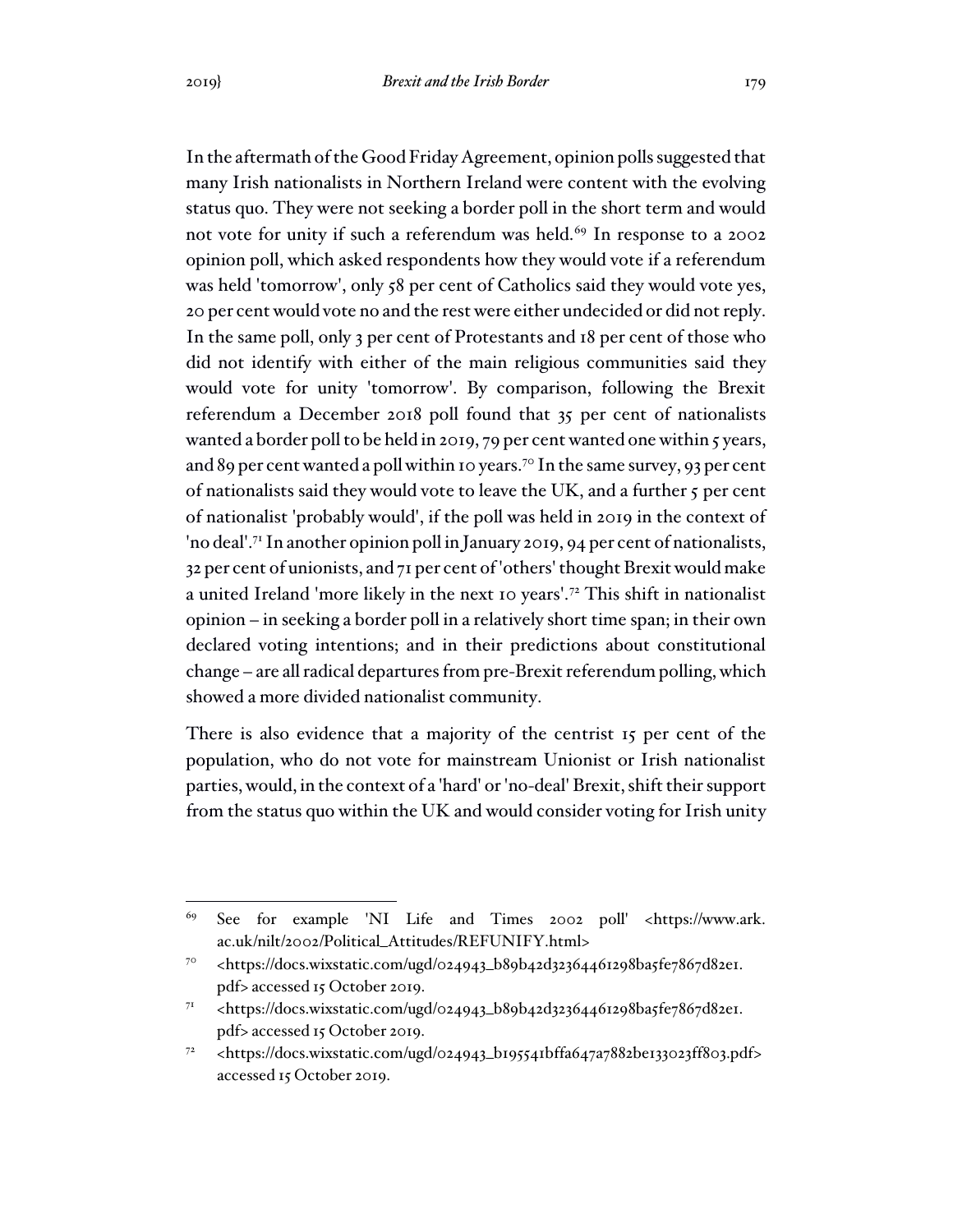in order to stay in the EU.<sup>73</sup> This shift is driven by the potentially very negative economic outcomes of Brexit for Northern Ireland in particular, but it has also been facilitated by the liberalisation of the Irish state, which on the basis of referenda passed legislation to legalise same-sex marriage in 2015, to liberalise access to legal abortions in 2018, and liberalise divorce laws in 2019.<sup>74</sup> In 2018, 37 per cent of 'others' in Northern Ireland wanted a border poll within 5 years, with 68 per cent wanting this within 10 years. If there was no deal, 70 per cent of such voters said they were certain or likely to vote for Irish unity, whereas if Brexit did not proceed their responses moved to 'uncertain' or 'probably remain in the UK'.<sup>75</sup>

The overall picture from post-referendum opinion polls is that Northern Irish nationalists have become more supportive of Irish unity in the context of Brexit, even in the short term, while the traditionally pro-UK union bloc has become more fragmented at the margins. This fragmentation is reflected in the publicly stated views of individuals from a unionist background, involved in business, trade or cross-border engagement, who campaigned in Northern Ireland for the UK to remain in the EU.<sup>76</sup> It also reflects the views of the major economic interest groups including the Ulster Farmers Union and the Confederation of British Industry (CBI) in Northern Ireland, who supported the draft Withdrawal Agreement of November 2018, and specifically the 'Irish backstop', if the alternative was a hard Brexit rather than a vote to remain in the EU.<sup>77</sup> The volatility in the 2018 and 2019 polls is

<sup>73</sup> Lucid Talk, 'Tracker Polling in Northern Ireland' (2018) <https://www.lucidtalk.co.uk/single-post/2018/12/07/LT-NI-Tracker-Poll--- Winter-2018> accessed 15 October 2019.; *Irish Times* (7 March 2019).

<sup>74</sup> For a good summary of recent economic reports, see Tony Connelly 'Double Whammy: A No-deal Brexit and Northern Ireland' (RTE, 15 June 2019) <https://www.rte.ie/news/analysis-and-comment/2019/0614/1055418-doublewhammy-a-no-deal-brexit-and-northern-ireland/ $\geq$ accessed 15 October 2019.

<sup>&</sup>lt;sup>75</sup> <https://docs.wixstatic.com/ugd/024943\_b89b42d32364461298ba5fe7867d82e1. pdf> accessed 15 October 2019.

<sup>76</sup> Gerard McCann and Paul Hainsworth, 'Brexit and Northern Ireland: The 2016 Referendum on the United Kingdom's Membership of the European Union' (2017) 32(2) Irish Political Studies 333.

<sup>77</sup> 'Brexit Deal: PM Thanks NI Business Leaders for Support' (BBC, 22 November 2018) <https://www.bbc.com/news/uk-northern-ireland-46296605> accessed 15 October 2019.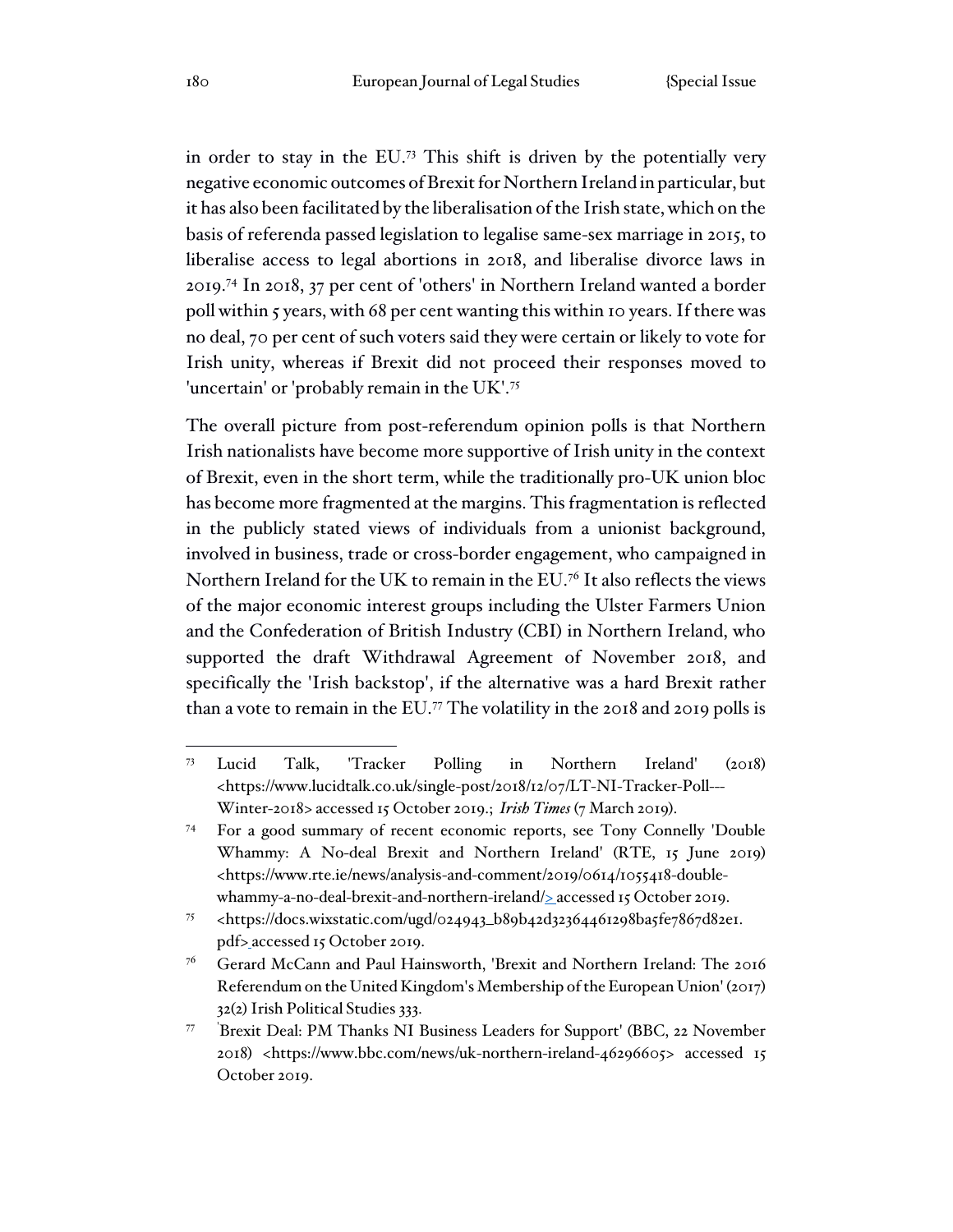significant compared to the relative stability of previous polling, but for the first time since modern polling has been conducted in Northern Ireland, credible opinion polls are showing that in the event of a 'hard Brexit', a majority of the population could vote to join a united Ireland in order to rejoin the EU.<sup>78</sup>

The Irish Government does not want the debate on the Brexit negotiations to become complicated by a call for a border poll and its policy is to defend the Good Friday Agreement as providing the framework for the peaceful development of the island of Ireland by preventing a hard border.<sup>79</sup> It anticipates that in a post-Brexit world, if there is a negotiated agreement that does not impose a hard border, then the demand for Irish unity will again become more muted. Others, including former President of Ireland Mary McAeese, have argued that the Brexit referendum was an example of how *not* to conduct serious constitutional reform and that before any referendum on Irish unity there should be a full and lengthy public debate.<sup>80</sup> In the circumstances where there is an increased demand for a united Ireland, under the terms of the Good Friday Agreement, the British Secretary of State for Northern Ireland is obliged to call a referendum, if it appears to them that 'a majority of those voting would express a wish that Northern Ireland should cease to be part of the United Kingdom and form part of a united Ireland'.<sup>81</sup> The Agreement also commits the British government in the event of a vote for Irish unity to legislate for a united Ireland.<sup>82</sup> The British Secretary of State has some discretion and can use their judgement on the question of whether or not the level of public support for a united Ireland justifies the calling of a referendum, but when a majority clearly exists they are bound by the Agreement to hold a referendum.

<sup>78</sup> Lucid Talk poll data <https://www.lucidtalk.co.uk/> accessed 15 October 2019.

<sup>79</sup> Foreign Minister Simon Coveney, quoted in Elaine Edwards 'Coveney Says Calls for Border Poll "Not Wise and Not Welcome"' *Irish Times* (30 May 2018) <https://www.irishtimes.com/news/politics/coveney-says-calls-for-border-pollnot-wise-and-not-welcome-1.3514226> accessed 15 October 2019.

<sup>&</sup>lt;sup>80</sup> Speech by former President of Ireland Mary McAleese to the DCU Brexit Institute on 29 March 2019. See <http://dcubrexitinstitute.eu/official-speeches/> accessed 15 October 2019.

<sup>81</sup> Good Friday Agreement (1998) Annex A.

<sup>82</sup> Good Friday Agreement (1998) Annex A.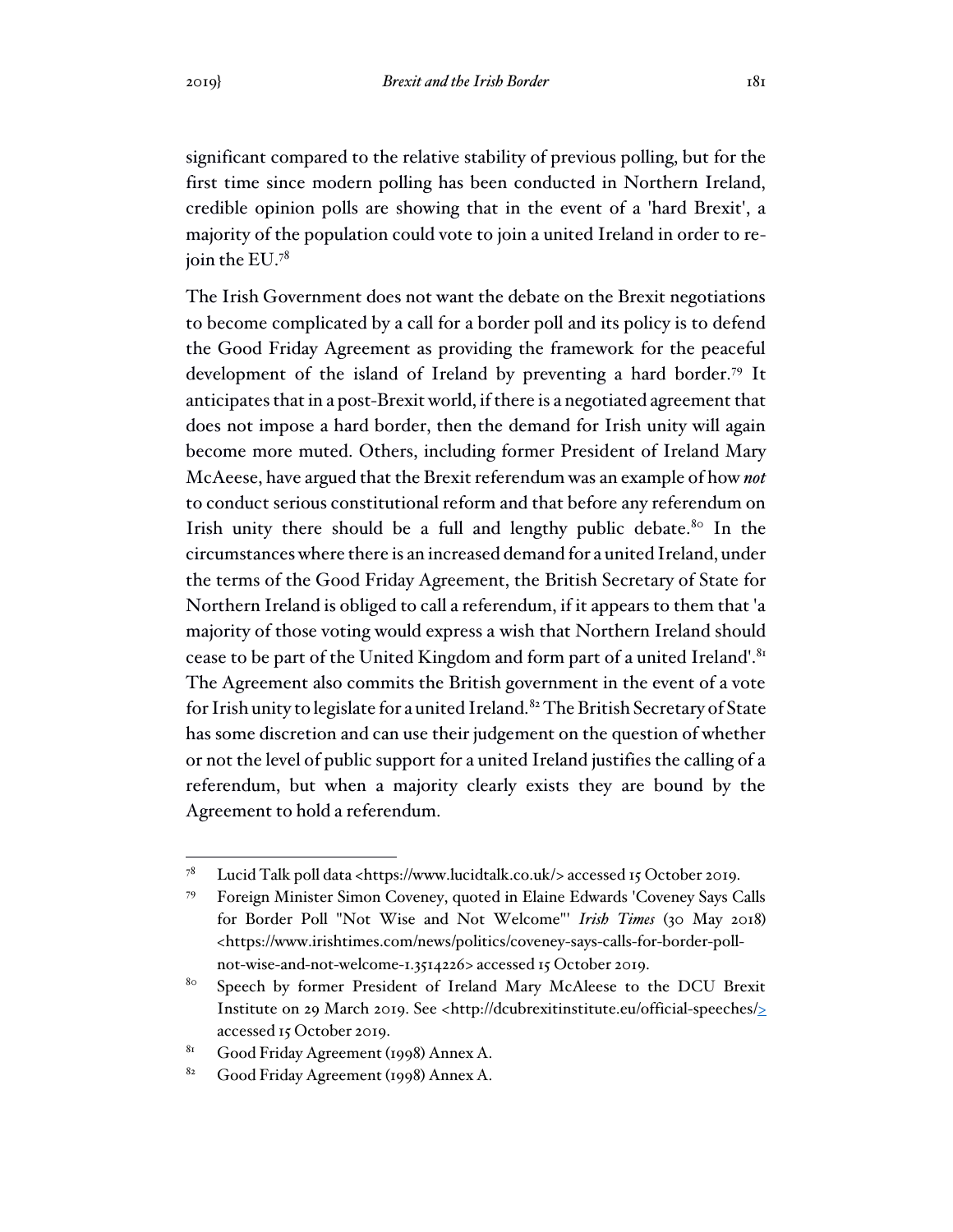During the Brexit negotiations the UK government experienced the practical diplomatic impact which the Good Friday Agreement has had on Northern Ireland's status. The international recognition of the agreement has changed how UK sovereignty over Northern Ireland is perceived internationally, shifting it from one of unqualified UK sovereignty over Northern Ireland to the international recognition of an agreement between the UK and Ireland. The Good Friday Agreement reformulated the legal basis of British sovereignty over Northern Ireland, with the recognition that British rule rested on the consent of the people of Northern Ireland. The Good Friday Agreement gave a legal basis to the recognition of the rights of Irish nationalists in Northern Ireland and the rights of the Irish government as a signatory to the treaty. During the negotiation process, this shift was seen in the support given by the EU to Ireland's demand that there should be no hard border on the island.

The experience of the referendum, the Brexit negotiations, and the failure to pass the Withdrawal Agreement through the UK parliament, have fractured and undermined the British state and the strength of the union between its component parts. The decision by the British government to refuse to consider the option of an 'Irish Sea' border and the entrenched conservative nationalism of the DUP and sections of the Conservative Party made an agreement with the EU difficult to achieve. It has therefore been impossible to find a parliamentary majority willing to support the draft Withdrawal Agreement. While the imposition of a land border on the island of Ireland will be problematic for security, social and economic reasons, it also could bring a 'united' Ireland closer as a means of dealing with these problems. While this new situation will also have potential difficulties, it is unlikely to undermine the Irish state or hinder its economic development. However, it seems unlikely that the UK will easily recover from the deep divisions and political upheavals engendered by the Brexit process, whatever the final outcome is. The failure to reach agreement has heightened internal political tensions in Northern Ireland and the EU remains determined that it will not accept a Withdrawal Agreement which disrupts cross-border travel and cooperation prior to the withdrawal date of 31 October 2019.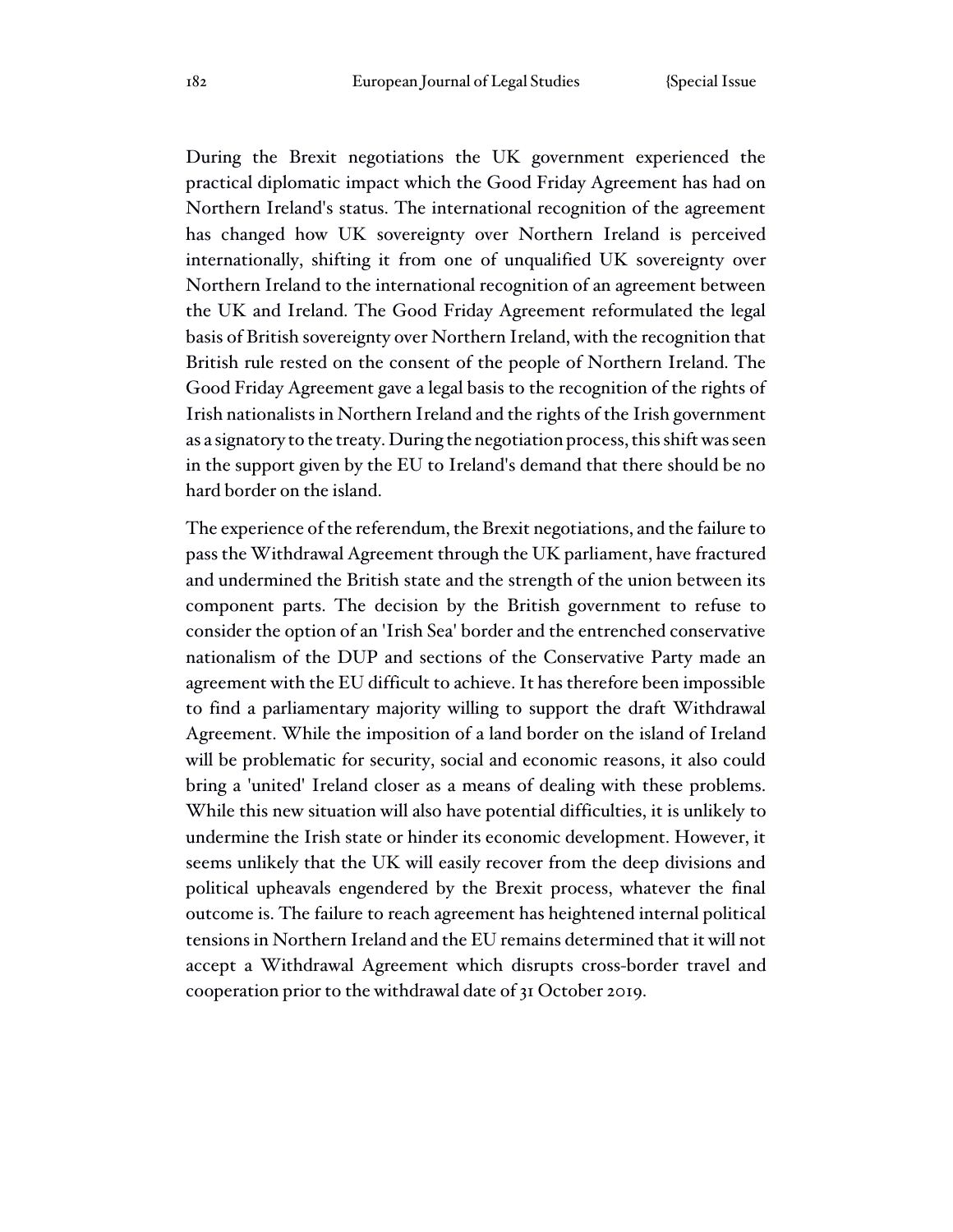# VII. CONCLUSION

The draft Withdrawal Agreement finalised in November 2018 would minimise the risks for Ireland compared to a unilateral withdrawal by the UK from the EU, as it would keep the border open; a hard border is the most immediate and serious threat. Even if the current Withdrawal Agreement was accepted by the UK parliament there would still be negative underlying trends: the UK 'post-Brexit' would become a more insular society, increasingly detached from the rest of Europe, and in those circumstances Northern Ireland would be likely to face a period of economic and political decline and new political tensions. With the UK outside the EU, the management of the peace process will be significantly weakened, as the UK would no longer be part of the framework of EU regional cooperation and policy development that underpins the cross border integration aspects of the peace process. It will also reduce the potential for ongoing informal meetings between Irish and UK ministers at the margins of EU meetings. This lack of regular interaction post-Brexit is unlikely to be addressed by the same level of bi-lateral contacts and will potentially weaken intergovernmental cooperation. This will in turn inhibit the development of measures to promote the economic development of the border regions and the management of the peace process in the difficult context of adjustment post-Brexit.

A disruption to cross-border cooperation would reflect the *de facto* policy aims of the DUP by stopping or slowing the process of neo-functional cooperation by erecting barriers, physical and cultural, between the two parts of the island of Ireland and seeking to cement Northern Ireland's dependency on Britain. In these circumstances, Irish nationalists, rather than working within the framework of the Good Friday Agreement for a gradual process of change, may instead mobilise for a referendum on Irish unity. The political outcome of these pressures and their capacity to undermine the peace process depends on the disposition of the political middle ground in Northern Ireland, in terms of how much they prioritise rejoining the EU and whether they would be willing to support Irish unity to achieve EU membership. The Brexit debate and the divisions on the location of the 'border' have already increased internal political tensions in Northern Ireland, as evidenced by the failure to restore the devolved power-sharing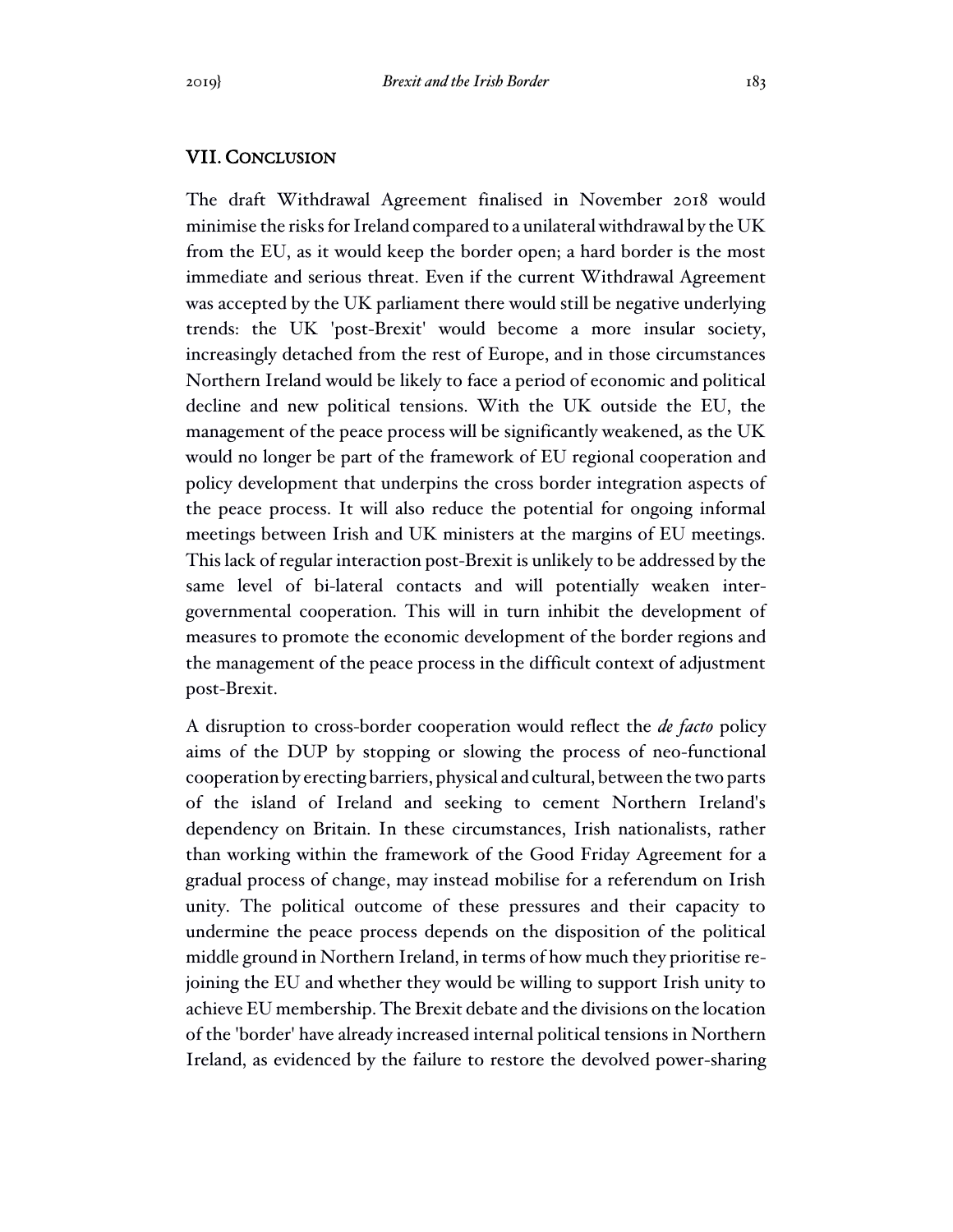government during the pre-withdrawal period. These dynamics can also be seen in the escalation of inter-communal tensions compared to the peace process era and in a return to divisive political relationships, with the potential this has for a resumption of armed conflict.

While the bleak post-Brexit scenario explains the determination of the Irish government to avoid a hard border on the island of Ireland, the reasons why the British government so trenchantly opposed the 'Irish Sea border' solution and a Northern Ireland-only backstop are more complex. The insistence of the DUP that it would not continue to provide support for the minority Conservative party government if they agreed to any solution that involved a special status for Northern Ireland, even one that was to their economic advantage, is only part of the explanation. A significant number of Conservative MPs, including leading figures in the party, also opposed any change in the status of Northern Ireland which would weaken its position as an integral part of the UK or diminish British sovereignty over the region. While a Northern Ireland-only backstop would allow the UK to pursue an independent trade policy for Great Britain, for this element of the Parliamentary Conservative Party such trade opportunities are seemingly not as important as keeping Northern Ireland fully within the UK. This is the case even though the majority of the wider rank and file membership of the Conservative Party prioritise achieving Brexit over keeping Northern Ireland within the UK.<sup>83</sup> The UK cabinet rejected a Northern Ireland-only backstop, either believing a UK-wide backstop would receive parliamentary support or assuming that the EU would drop the backstop completely once the threat of no-deal became imminent. However, although the Withdrawal Agreement had the support of Prime Minister Theresa May and other leading members of the party, it did not have the support of the majority of the party. Underlying the refusal of Conservative MPs to support the negotiated agreement seemed to be the belief that the EU would not hold firm on this issue. As the debate progressed during 2019, the overwhelmingly majority of the Parliamentary Conservative Party were willing to leave the

<sup>&</sup>lt;sup>83</sup> See 'Most Conservative members would see party destroyed to achieve Brexit' (YouGov, 18 June 2019) <https://yougov.co.uk/topics/politics/articlesreports/2019/06/18/most-conservative-members-would-see-party-destroye> accessed 15 October 2019.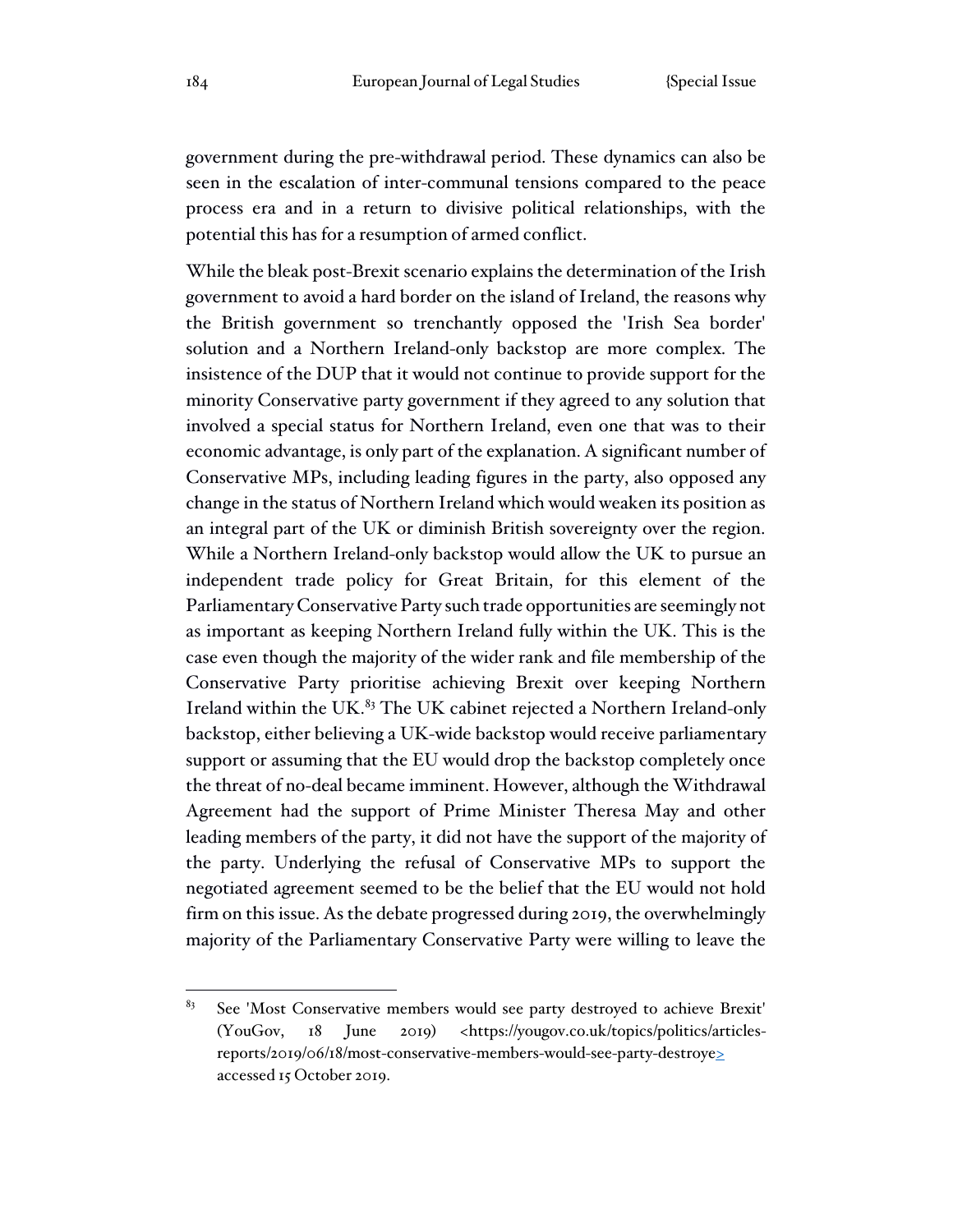EU without a deal rather than accept the Withdrawal Agreement negotiated during May's term as Prime Minister.

Ultimately, many UK policy-makers expected that the EU, as a result of internal divisions, would drop its support for Ireland and abandon the backstop provision from the Withdrawal Agreement (or agree a 'timelimited' backstop). This strategic miscalculation reflects a core part of what a section of the UK's political elites believe it means to be British and their perception of the place the UK occupies in the world. The UK government never believed that the EU's own interests required a backstop and during the leadership contest following Theresa May's resignation most candidates framed the issue as a bi-lateral one between the UK and Ireland. That this view was not shared by the EU Member States, and the EU collectively, was not internalised by the UK government or the Conservative Party. It was the central issue that made the negotiations so frustrating and inexplicable for the EU negotiators and the governments of the other Member States. The EU's initial position was for a Northern Ireland-only backstop, allowing the rest of the UK to move outside of the customs union and single market. The EU27 reluctantly agreed to a UK-wide backstop at the insistence of UK negotiators. It has been difficult for the EU to understand why the UK was unable to deal with the question of the Irish border and the requirements of the single market in a manner which did not escalate the language to one of state sovereignty. The EU's own experience of sharing and occasionally fudging sovereignty in order to reach agreements may have led them to underestimate the strength of this traditional view within the Conservative Party. However, even when it became absolutely clear in August/September 2019 that the EU would not shift their position on the Irish border, the Conservative Party did not table any substantial proposal to resolve the issue. As a result, apart from the negative political impacts in Northern Ireland, the Brexit negotiations have also led to an increased negativity towards the UK position across the EU27 and a shift from a widespread hope that Brexit could be reversed towards a growing view that continued UK membership of the EU, with repeatedly postponed decisions on its final status, is bad for Europe.

If the UK leaves the EU without a withdrawal agreement, it remains unclear what will happen on the Irish border. Both the Irish government and the EU refrained from speculation on this issue during the period of negotiation and